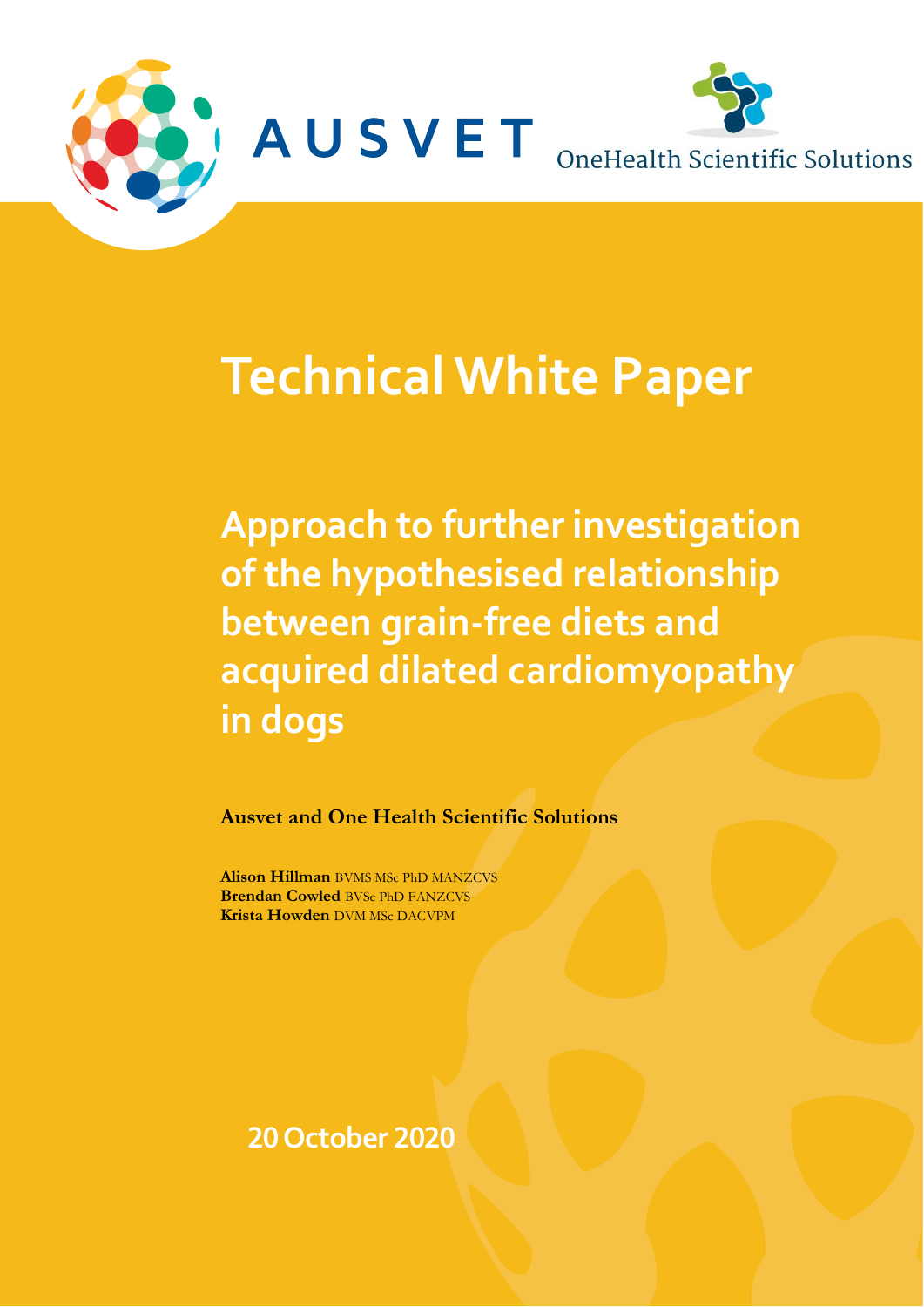#### **Disclaimer**

The purpose of this white paper is to provide general information about key issues relating to observational approaches to investigation of the hypothesised relationship between diet and acquired dilated cardiomyopathy in canines. Design of a particular observational study requires specific consideration of many factors relating to the study population. Private companies, organisations or individuals intending to undertake observational studies are advised to seek expert advice, to ensure the study design is appropriate for the particular circumstances.

One Health Scientific Solutions and Ausvet were contracted by Champion Petfoods to independently review the literature regarding the hypothesised association between grain-free diets and dilated cardiomyopathy from an epidemiological perspective, and provide recommendations for further investigation.

#### **Copyright**

© 2020 Ausvet Pty Ltd and One Health Scientific Solutions Inc.

This work is copyright and, apart from any fair use as permitted under the Copyright Act 1968 (Australia), no part may be reproduced without written permission from the publishers. Requests and inquiries concerning reproduction and rights should be addressed to authors at the address below.

### **Author contacts**

#### **Alison Hillman**

Consultant (Epidemiology), **Ausvet** (Australia) E-mail: Alison.Hillman@ausvet.com.au Web: https://www.ausvet.com.au

#### **Brendan Cowled**

Director, **Ausvet** (Australia) E-mail: brendan@ausvet.com.au Web: https://www.ausvet.com.au

#### **Krista Howden**

Director, **One Health Scientific Services** (Canada) E-mail: krista@onehealthscientific.com Web: https://onehealthscientific.com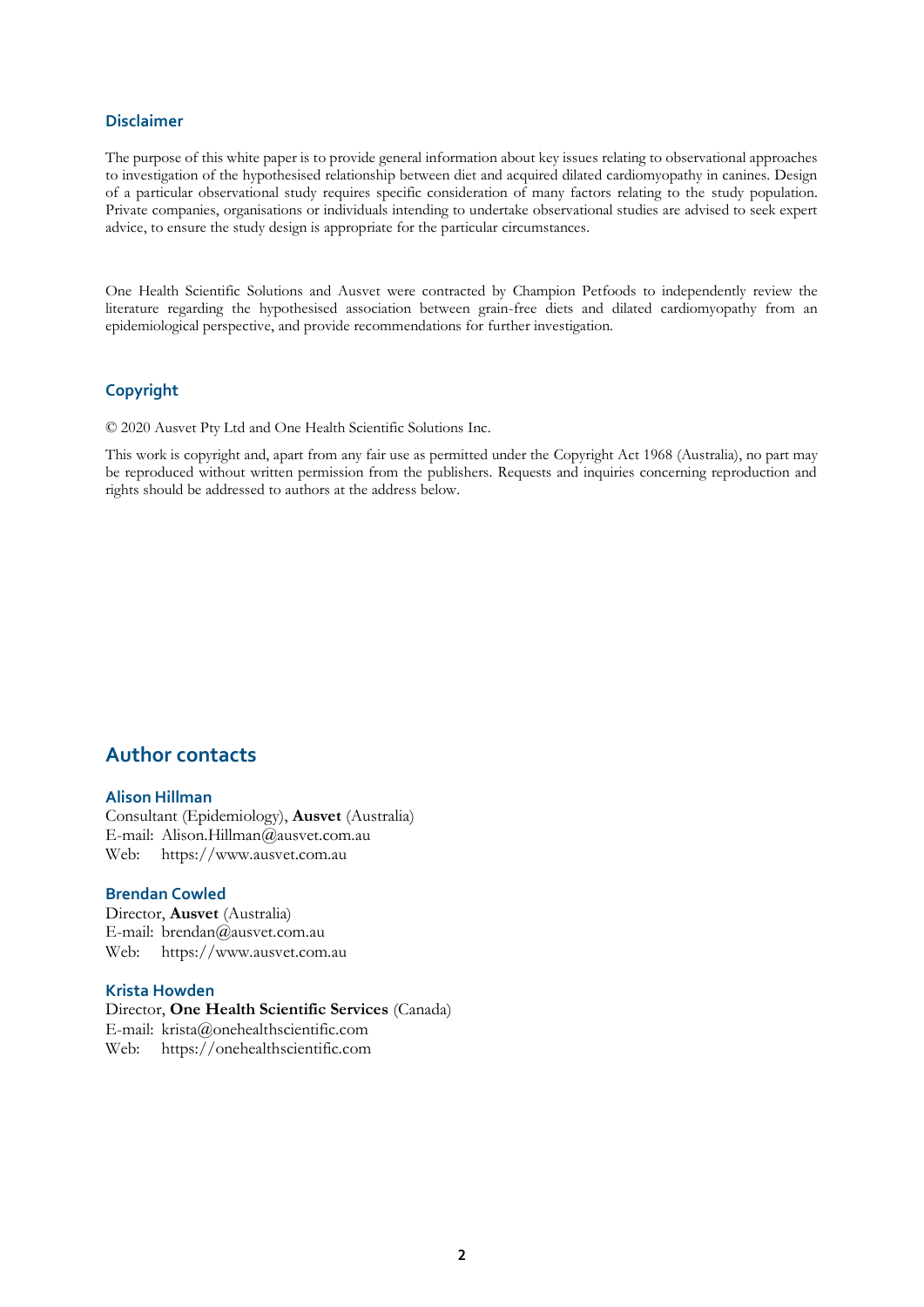# <span id="page-2-0"></span>**Summary**

Amongst the veterinary community, concerns have been raised of an association between grain-free diets and acquired dilated cardiomyopathy (DCM) in dogs. These concerns prompted investigation by the US Food and Drug Administration (FDA), announced in July 2018.

While observations by veterinary medicine clinicians have driven identification of important causal factors of veterinary diseases, it is essential that these observations are subject to rigorous scientific investigation before conclusions are drawn. This approach is the cornerstone of evidence-based medicine, contributes to understanding of the pathophysiology of disease, and informs objective decision making at the regulatory level. By these standards, the hypothesis that grain-free diets are associated with acquired DCM in dogs has not yet been adequately explored and requires further investigation in accordance with well-published and accepted epidemiological principles that enable robust inference.

A carefully designed case control study with multidisciplinary input is an appropriate next step in investigating whether grain-free diets are associated with acquired DCM in canines, and if so, the possible causal mechanisms involved. Case control studies are relatively cheap and easy to implement compared to randomised controlled trials; they are an appropriate choice for investigation of diseases that are relatively rare; they allow for concurrent investigation of multiple causal hypotheses, enabling broad investigation of the occurrence of acquired DCM in breeds of dog not previously known to be at risk; and they are informative to the design of efficient and appropriately-targeted randomised controlled trials.

Ausvet and One Health Scientific Solutions are keen to promote evidence-based medicine in the investigation of this hypothesised association. This document outlines important points for consideration in the design of a case-control study, contextualised to the investigation of the hypothesised association between grain-free diets and acquired DCM in canines. Key considerations covered include:

- 1) a structured approach to identification of the potential for confounding;
- 2) strategy to control for confounding;
- 3) the required sample size for a sufficiently powerful study;
- 4) whether the utilisation of clinical records is a possible and valid approach;
- 5) methods for recruitment of cases;
- 6) methods for recruitment of representative controls;
- 7) whether there is a need for screening controls for preclinical DCM;
- 8) approaches to masking (blinding) staff and pet owners involved in the study;
- 9) the possible impacts of recall bias on study findings;
- 10) efficient data collation; and
- 11) the appropriate approach to data analysis.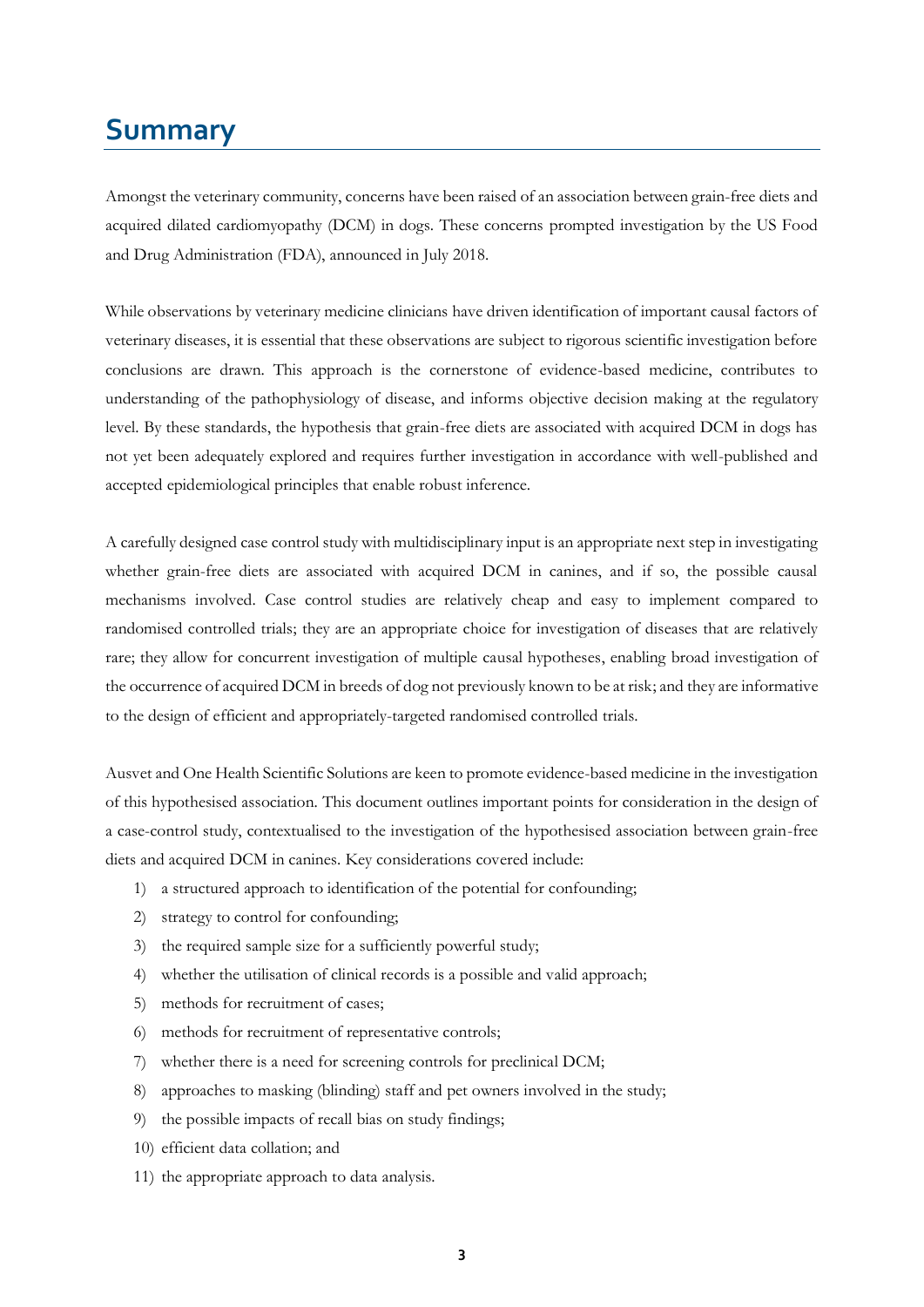# Contents

| 1. |                                                                                                                                                                 |  |
|----|-----------------------------------------------------------------------------------------------------------------------------------------------------------------|--|
| 2. |                                                                                                                                                                 |  |
| 3. | Appropriate analytic observational study designs to investigate a hypothesised                                                                                  |  |
| 4. | Key considerations in undertaking a valid case-control study investigating the<br>hypothesised relationship between diet and acquired dilated cardiomyopathy  8 |  |
|    | 4.1 Consider the causal framework of the hypothesised association to identify potential                                                                         |  |
|    |                                                                                                                                                                 |  |
|    |                                                                                                                                                                 |  |
|    |                                                                                                                                                                 |  |
|    | 4.5                                                                                                                                                             |  |
|    |                                                                                                                                                                 |  |
|    |                                                                                                                                                                 |  |
|    |                                                                                                                                                                 |  |
|    |                                                                                                                                                                 |  |
|    |                                                                                                                                                                 |  |
|    |                                                                                                                                                                 |  |
| 5. |                                                                                                                                                                 |  |
| 6. |                                                                                                                                                                 |  |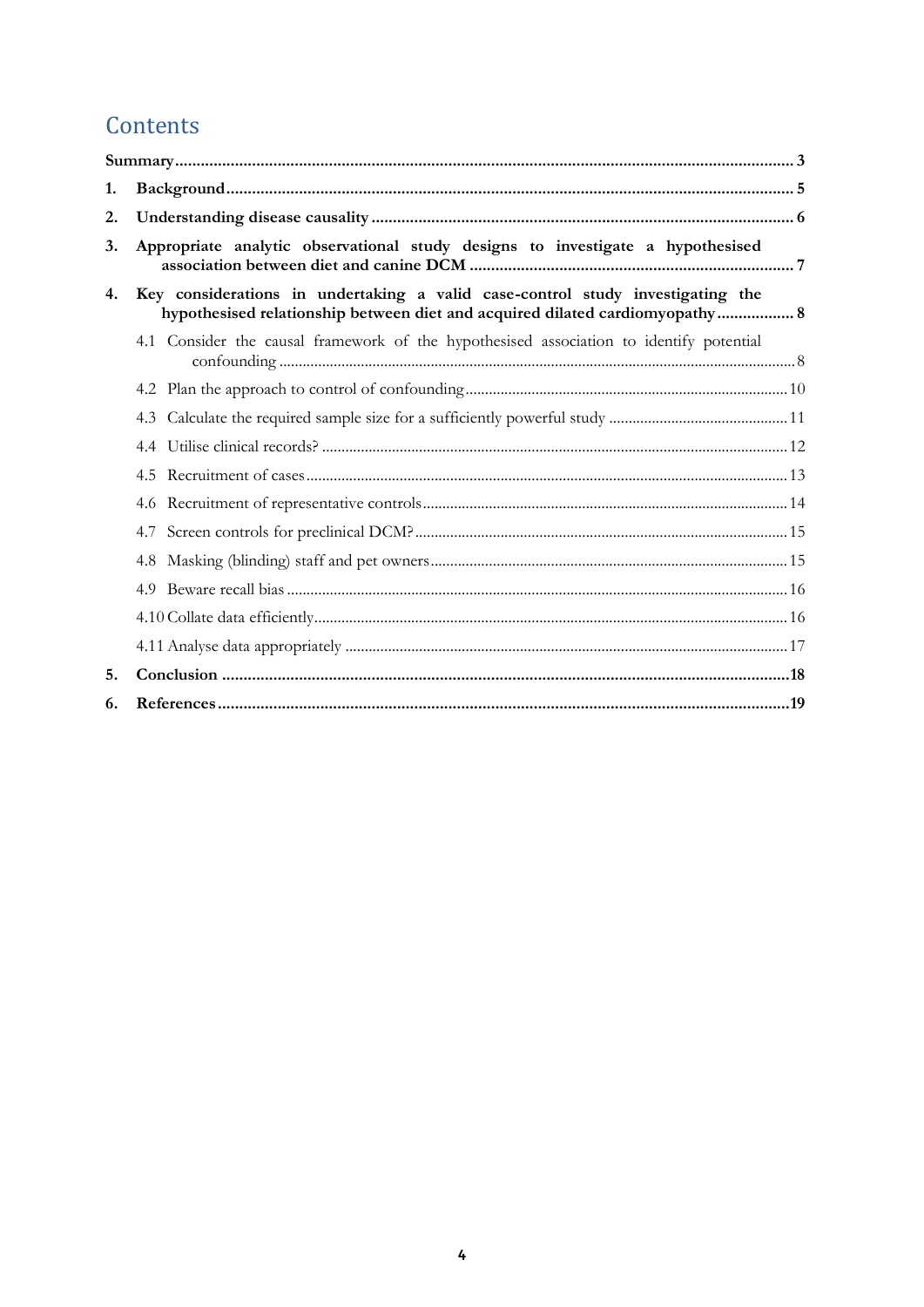# <span id="page-4-0"></span>**1. Background**

Amongst the veterinary community, concerns have been raised of an association between grain-free diets and acquired dilated cardiomyopathy (DCM) in dogs. These concerns prompted investigation by the US Food and Drug Administration (FDA), announced in July 2018.<sup>1</sup>

While observations by veterinary medicine clinicians have driven identification of important causal factors of veterinary diseases, it is essential that these observations are subject to rigorous scientific investigation before conclusions are drawn. This approach is the cornerstone of evidence-based medicine, contributes to understanding of the pathophysiology of disease, and informs objective decision making at the regulatory level.

To identify whether a causal relationship between grain-free diets and canine DCM exists and, if so, the particular causal mechanisms involved, cross-disciplinary and structured epidemiological investigation is required. Thus far, few research studies have investigated this hypothesised association, and they tend to lack epidemiological rigour, leaving study inferences regarding causality highly susceptible to chance influences and various sources of bias. Whilst analytical inferences have been made (and cited) in some studies, we find that these cannot be justified based on the quality of evidence presented; this was also the conclusion of a recent published review of the literature.<sup>2</sup> We suggest some key points for consideration in establishing whether such an association exists and, if so, whether it represents a causal relationship.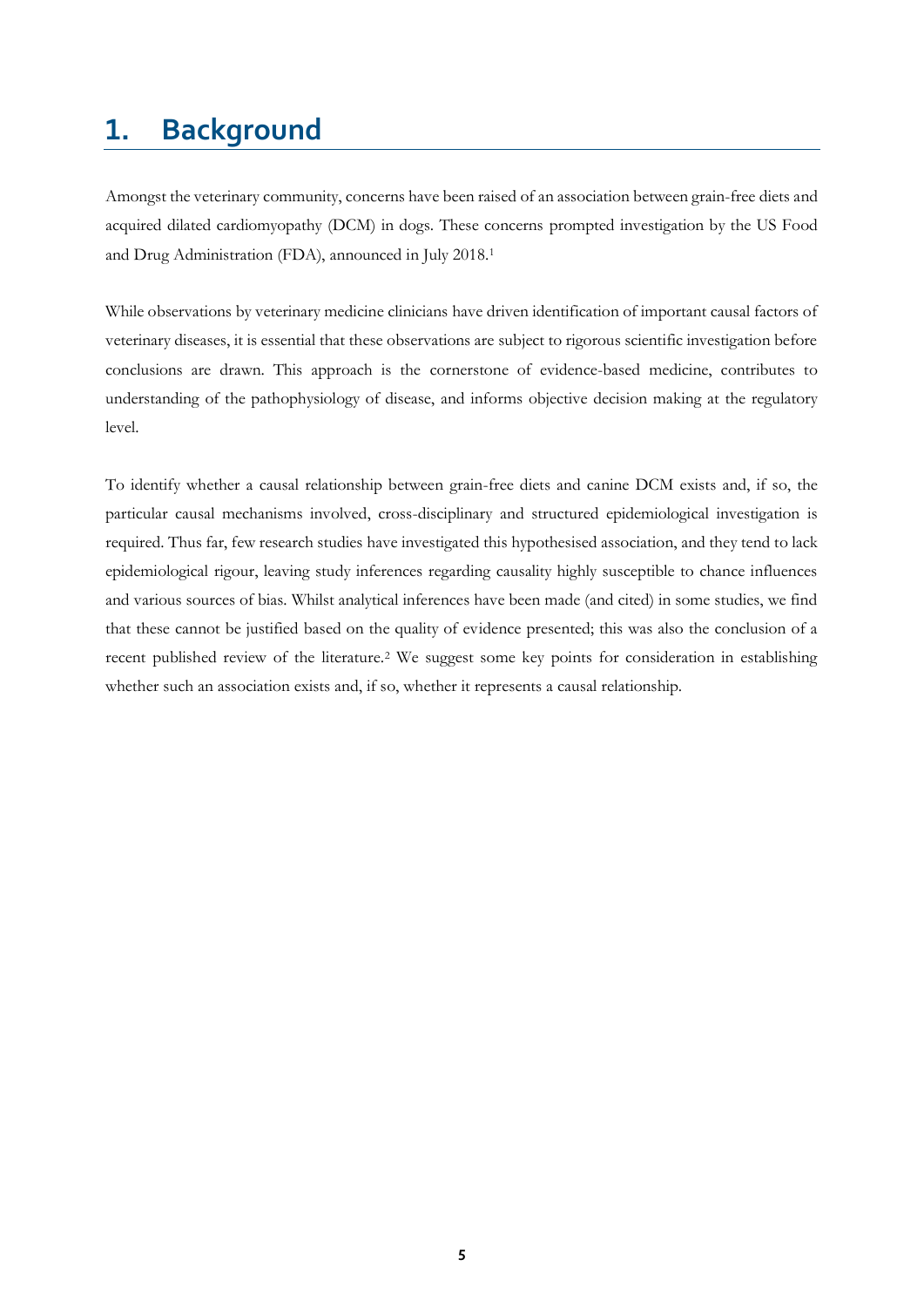# <span id="page-5-0"></span>**2. Understanding disease causality**

Assessments of causality are made considering the results of multiple studies, in view of causal criteria such as the Bradford Hill criteria or Evans' rules. Examples of these criteria include evidence of temporal sequence (cause preceding effect), the consistency of an association across multiple studies undertaken in different populations and circumstances, and biological gradient (dose-response: the risk of the outcome increasing with increasing exposure to the cause).<sup>3,4,5</sup>

In assessments of disease causality, the value of evidence contributed by research varies between different types of study. Case reports and case series reports are essential sources of hypothesis generation, but do not contribute evidence that a particular factor is associated with or causes disease. For example, a clinician may observe that many patients referred and diagnosed with acquired DCM are fed grain-free diets; but it is possible that the choice of a grain-free diet may reflect the socio-economic status of owners utilising referral services whilst being unrelated to the occurrence of DCM. Analytic observational studies (including casecontrol studies and cohort studies) are often the next step in testing hypotheses arising from clinical observations, and can provide some degree of evidence to consider against certain causal criteria, if the study is well designed and executed. Of individual studies, a well-designed randomised controlled trial will provide the best-quality evidence; and overall, meta-analysis of the findings of multiple randomised controlled trials investigating the same hypothesis provides the best possible level of evidence as to the role of a particular factor in disease causality.<sup>6</sup>

Currently, published literature investigating the hypothesised association between grain-free diets and canine DCM is dominated by case studies and case-series reports. A well-designed analytic observational study is an appropriate next step in investigating this hypothesis. Analytic observational studies progress clinical observations by rigorously testing for an association between a potential cause (in this case, diet) and outcome (in this case, DCM), including exploration of hypothesised causal pathways (e.g. if diet is associated with DCM, investigating what specific aspect(s) of diet are associated with DCM). Analytic observational studies can also provide evidence for consideration against some causal criteria in making causal inferences. Additionally, they allow for concurrent exploration of additional causal hypotheses: in the case of the hypothesised association between diet and DCM, an analytic observational study thus provides a good opportunity to investigate in detail the apparent occurrence of DCM in breeds not previously identified as being at high risk for the condition. Whilst randomised controlled trials are the gold standard for evaluation of causality, they are more difficult to implement and are less flexible in investigating multiple hypothesised causal factors concurrently, and so are often pursued subsequent to well-designed observational studies that find an association between hypothesised cause(s) and effect.<sup>7</sup> Analytic observational study results can also be informative to the design of appropriately targeted and efficient randomised controlled trials.<sup>8</sup>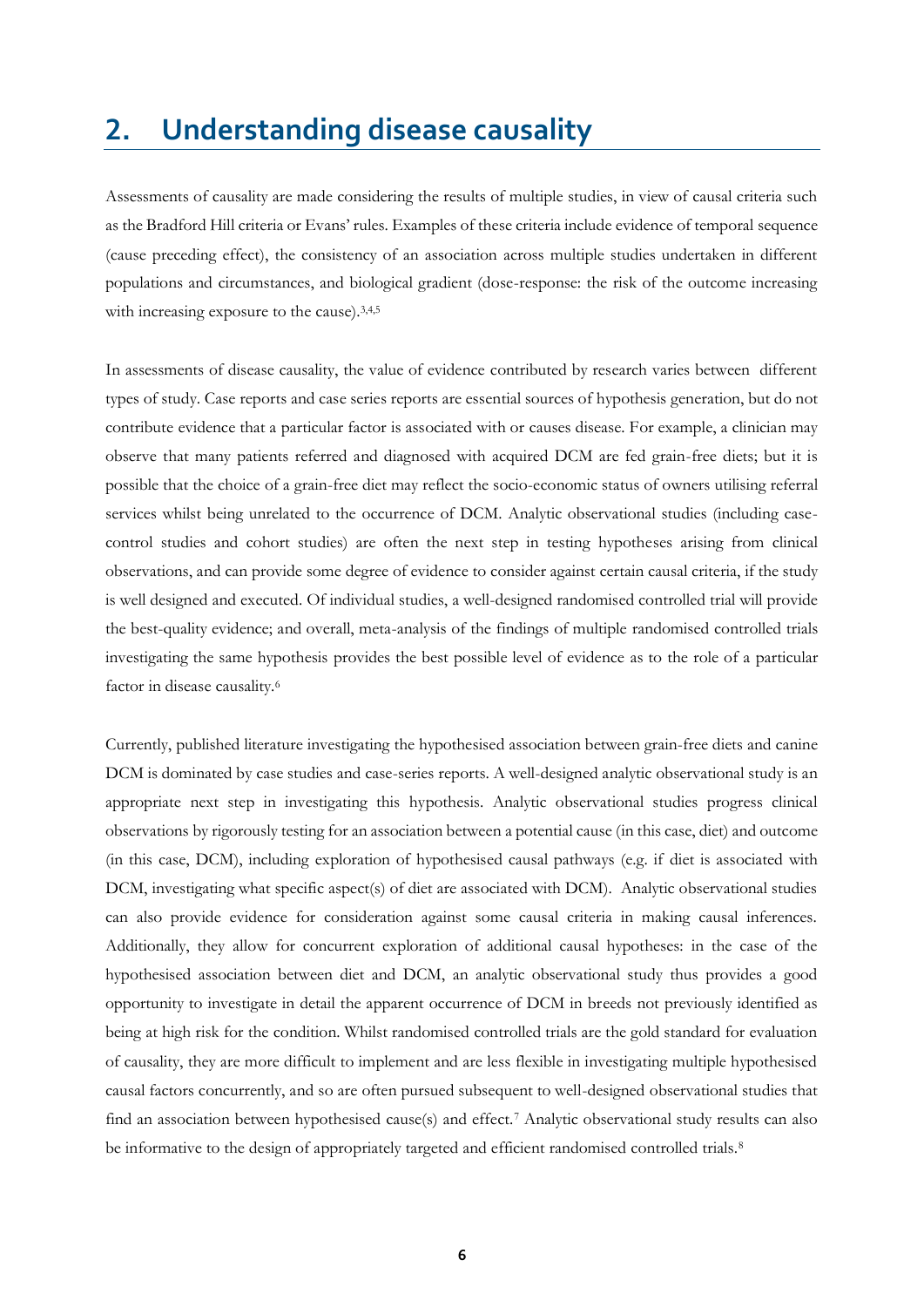# <span id="page-6-0"></span>**3. Appropriate analytic observational study designs to investigate a hypothesised association between diet and canine DCM**

An appropriate analytic observational study design needs to be both capable of investigating the research question at hand and logistically feasible. For investigating the hypothesised association between grain-free diets and acquired DCM, a case-control study is considered the most appropriate analytic observational study design. Briefly, in a case-control study, the dietary history of dogs with DCM is compared to the dietary history of a representative control group of dogs without DCM. If there are considerable differences between exposure to grain-free diets in cases compared to controls, it provides evidence of an association between diet and the occurrence of DCM (assuming the study is well designed and executed). Conversely, if there is not a substantial difference in dietary history between cases and controls, it suggests that diet type is not associated with the disease.

Case-control studies are an appropriate choice in this case, given that the outcome under consideration (acquired DCM) is relatively rare, and the lag time between exposure to a grain-free diet and development of acquired DCM (if the relationship is causal) may be relatively long. Additionally, case-control studies are a very efficient design for investigation of multiple factors hypothesised to be associated with canine DCM, meaning that the association with dietary history can be explored alongside additional hypotheses.<sup>9</sup> This may include testing for an association between DCM and specific factors that may be related to grain-free diets (such as bioavailable taurine and L-carnitine), to explore possible mechanisms of any association between DCM and diet in detail; alongside hypotheses that may be unrelated to diet (for example, testing for exposure to certain infections between cases and controls).

Other analytic observational study designs present logistical difficulties in investigating this research question. Cohort studies involve following cohorts of dogs fed grain-free diets and dogs not fed grain-free diets over time, to compare the occurrence of acquired DCM (this is different from a randomised controlled trial, in that dogs are not randomly allocated to receive a particular diet; they are on the diet through the owners' choice or circumstance). Cohort studies are likely to require unfeasibly large sample sizes to attain adequate statistical power, given that the occurrence of acquired DCM appears to be relatively rare, irrespective of whether or not grain-free diets are fed to the dog. Additionally, prospective cohort studies (as opposed to historical cohort studies) would require considerable resources to follow up study subjects over time, and the follow up period may be relatively long, which may be cost prohibitive.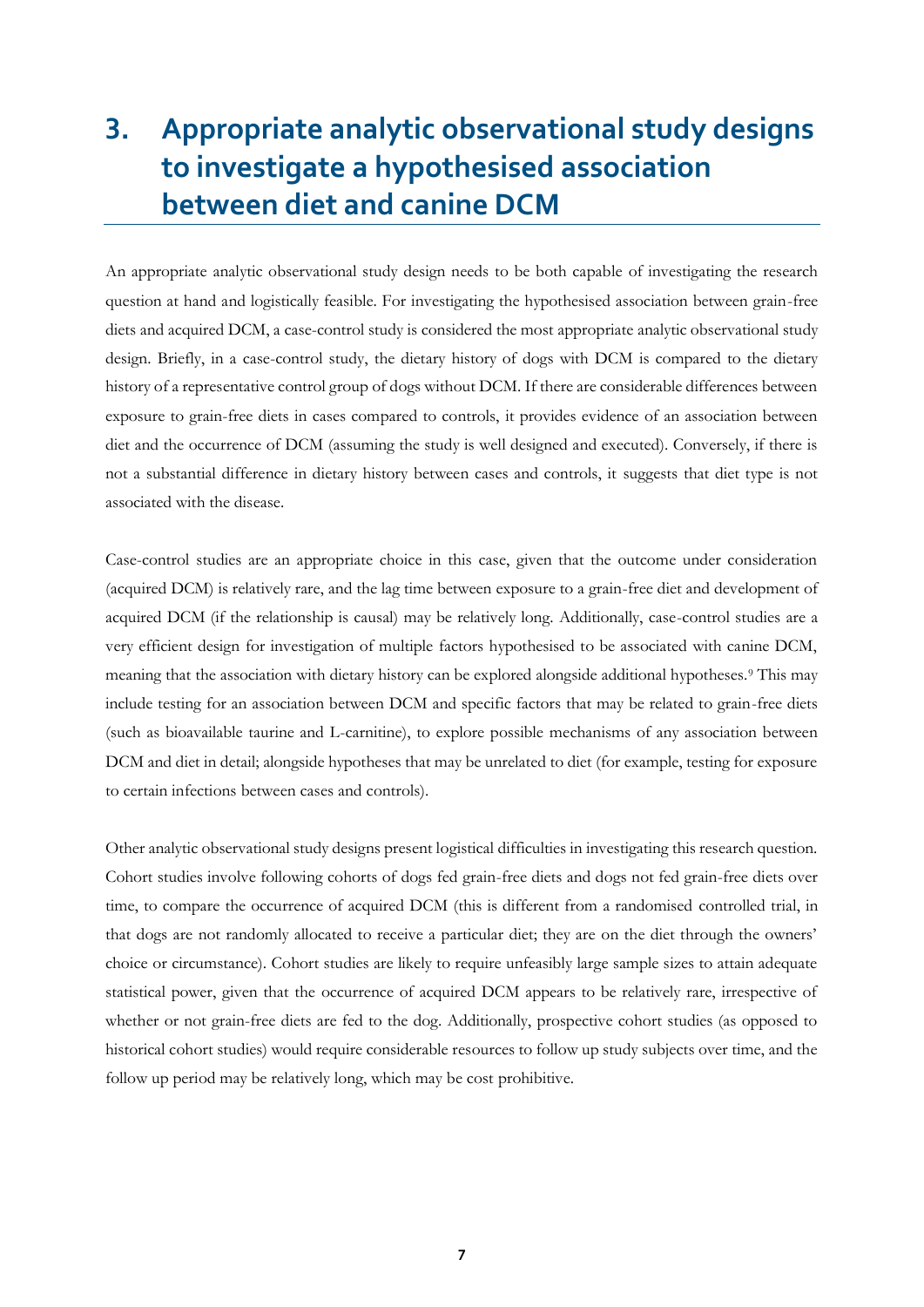# <span id="page-7-0"></span>**4. Key considerations in undertaking a valid casecontrol study investigating the hypothesised relationship between diet and acquired dilated cardiomyopathy**

# <span id="page-7-1"></span>**4.1 Consider the causal framework of the hypothesised association to identify potential confounding**

Confounding is an important potential source of bias in observational research (as opposed to randomised controlled trials). Confounding is a statistical phenomenon, where a statistical association is observed between two factors, which is actually causally attributable to a third (confounding) factor. As an example, observations were made of an association between drinking coffee and the occurrence of pancreatic cancer in humans. Further investigation of this association indicated that it was partially or fully explained by confounding, particularly confounding by smoking: coffee drinkers are more likely to be smokers, with the smoking causing a relatively higher risk of pancreatic cancer observed in coffee drinkers, rather than the consumption of coffee.<sup>10</sup> Thus, in this case, drinking coffee is associated with pancreatic cancer, but it is not causing the cancer.

In view of concerns about confounding, the first step in design of an observational study investigating disease causality is structured consideration of the hypothesised relationship between a potential cause and outcome. This can involve synthesis of known or plausible relationships between a hypothesised cause (in this case, grain-free diets) and outcome (in this case, acquired DCM), and potential biasing pathways, into a directed acyclic graph (e.g. Figure 1). Directed acyclic graphs facilitate identification of potential biasing pathways between the potential cause and outcome, which may confound an observed relationship. This information can then be used to design a study—including approach to data collection and analysis—that enables appropriate control of confounding. Controlling for potential confounders cannot be undertaken in an ad hoc fashion when considering disease causality: restriction of the study by suggested confounders in an attempt to control for confounding can unnecessarily limit the external validity of study findings;<sup>11</sup> and inclusion of inappropriate variables in a statistical model can induce bias in results and invalidate study findings.12, 13, 14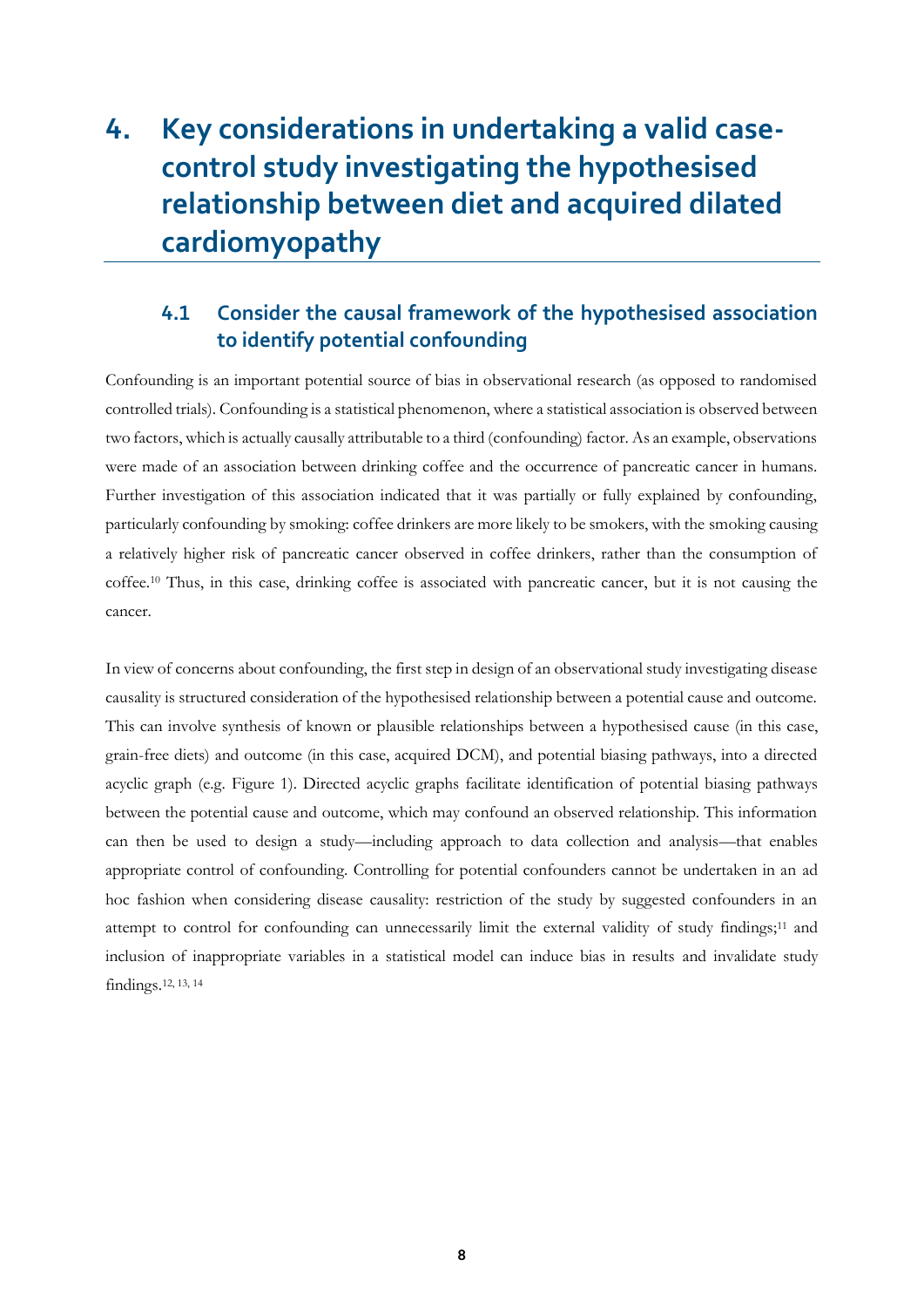

#### **Figure 1: Directed acyclic graph considering the hypothesised association between grain-free diets and acquired DCM in dogs.**

Grain-free diets (the exposure-of-interest) and dilated cardiomyopathy (DCM; the outcome-of-interest) are highlighted; plain edges (paths between the nodes) indicate potential causal paths between grain-free diets and DCM; dashed edges (paths between the nodes) indicate potential biasing paths between the grain-free diets and DCM; dotted edges (paths between the nodes) indicate non-biasing paths.

Construction of a directed acyclic graph that considered the suggested association between grain-free diets and acquired DCM was undertaken, informed by the findings of a literature review investigating causal factors or risk factors for canine DCM, with a few additional considerations (Figure 1). Socio-economic status was included, given the plausible association between socio-economic status of the owner and breed of dog, choice of diet for their dog, access to doxorubicin chemotherapy and exposure to infections linked to DCM. Risk factors for DCM identified in non-canine animal models of disease were also included, unless the quality of evidence was very low. Chronic malabsorptive gastrointestinal disease (and directly related nodes) were associated with grain-free diets, based on generalised media suggesting that some pet owners specifically chose grain-free diets due to concerns about 'food sensitivities' and 'allergies' that may reflect undiagnosed malabsorptive disease (e.g.15): this node may therefore represent a biasing pathway. 'Exotic' ingredients common to grain-free diets was included as a node, based on hypotheses regarding the presence of cardiotoxins and/or constituents that have antinutritional effects.16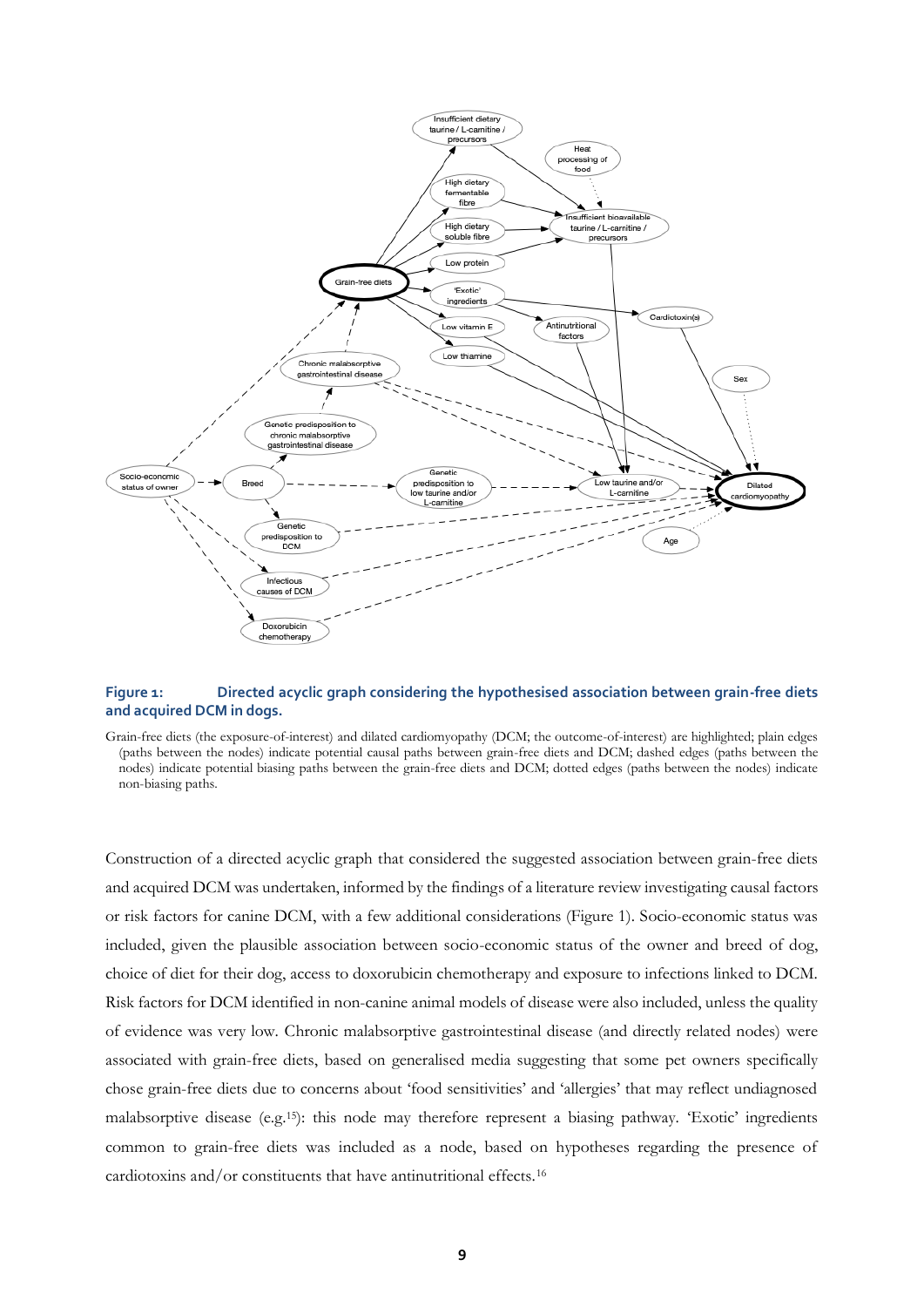Using the directed acyclic graph and the software DAGitty v2.3<sup>17</sup>, biasing pathways were systematically identified, with determination of appropriate combinations of covariates to control for confounding bias. The options were: 1) chronic malabsorptive gastrointestinal disease and socio-economic status of owner; 2) chronic malabsorptive gastrointestinal disease, doxorubicin chemotherapy, infectious causes of DCM and breed; or 3) chronic malabsorptive gastrointestinal disease, doxorubicin chemotherapy, infectious causes of DCM, genetic predisposition to low taurine/ L-carnitine and genetic predisposition to DCM.

For clarity, a confounding factor is associated with the outcome (in this case, DCM) and also independently associated with the causal factor (grain-free diets)—i.e. not on the causal pathway of an association between grain-free diets and DCM. In the directed acyclic graph (Figure 1), dietary factors such as high dietary soluble fibre are not confounders, as they are on hypothesised causal pathways between grain-free diets and DCM. In contrast, breed is identified as a potential confounder, given its potential association with grain-free diets (through socio-economic status of the owner and chronic malabsorptive gastrointestinal disease) and independent associations with DCM. It is not necessary to control for all variables on all biasing pathways to control for confounding: control of sufficient variables to block all biasing pathways is the appropriate approach.<sup>14</sup> For complex directed acyclic graphs, use of software such as DAGitty<sup>17</sup> is a valuable aide to determining the appropriate variables required to control for confounding.

Of note, directed acyclic graphs considering a relationship between a hypothesised cause and effect are dynamic: they can and should be refined as evidence accumulates. For example, if further research demonstrates that one or more hypothesised causal pathways in Figure 1 are implausible, they should be removed from consideration in further studies.

### <span id="page-9-0"></span>**4.2 Plan the approach to control of confounding**

Control or minimisation of potential confounding can be achieved by study design and in analysing data.<sup>18</sup>

Restriction, through the use of inclusion and exclusion criteria, is a strategy that can be employed in study design to minimise the risk of confounding. Restriction criteria used to control for confounding apply equally to cases and controls. For example, a study could be restricted to one particular breed of dog, to avoid confounding by breed (Figure 1). However, restriction can come at a cost of limiting study external validity<sup>11</sup>: considering the example of breed, study findings may not reflect findings in unrelated breeds of dog if breedspecific differences exist.

Multivariable approaches to data analysis are generally the most flexible approach to controlling for confounding. However, they require a reasonably balanced data set in regard to potential confounders, and accurate data on these, to adequately control for confounding.<sup>19</sup> Considering the different sets of factors that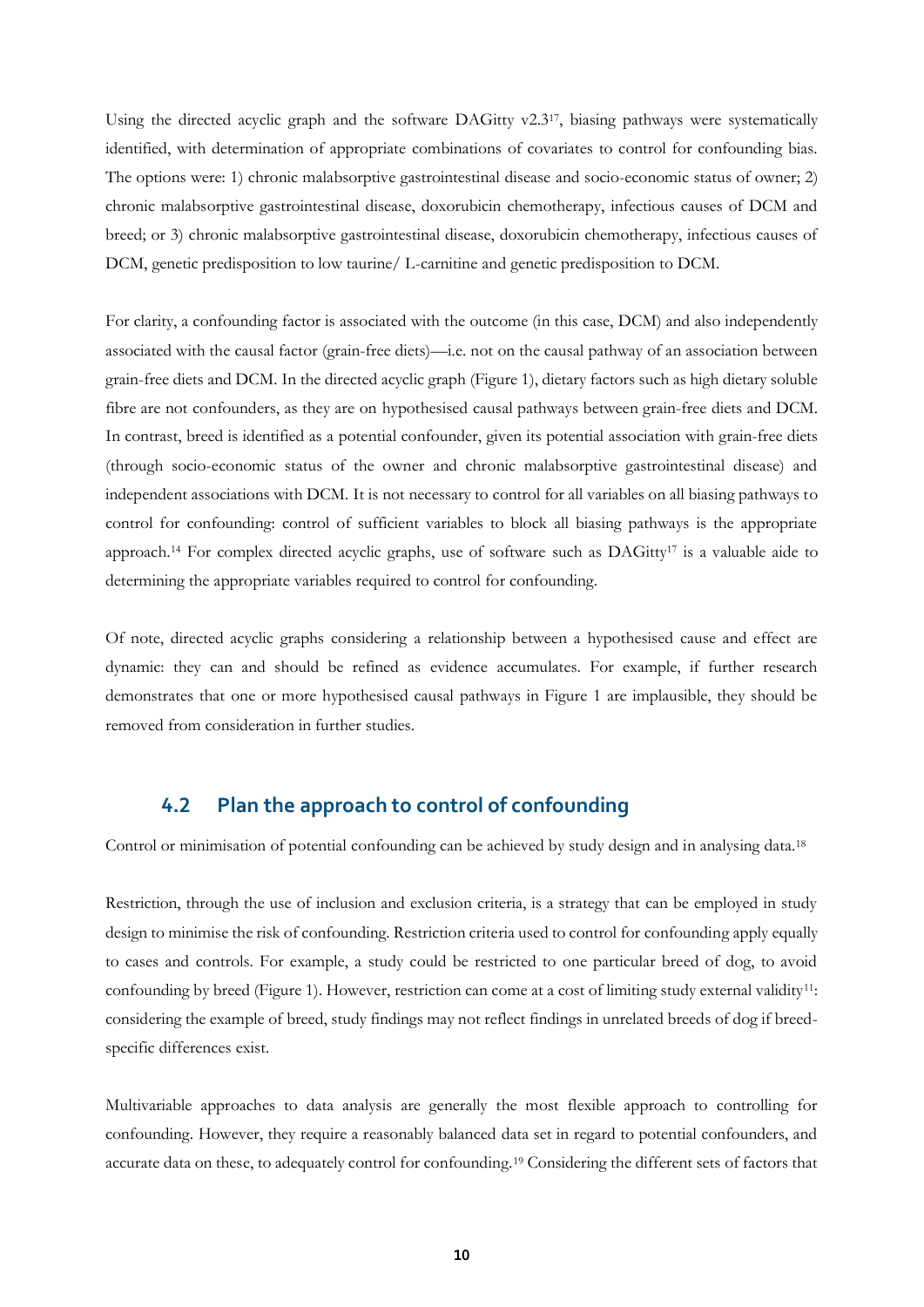could be used to control for confounding of the suggested relationship, factors such as 'chronic malabsorptive gastrointestinal disease' and 'socio-economic status of owner' may be relatively easy to measure with a reasonable degree of accuracy, through review of medical records or questioning of the owner for medical history, and through statistical bureau proxies for socio-economic status using the owner's address, ZIP Code or similar. In contrast, accurately measuring 'genetic predisposition to low taurine/ L-carnitine' and 'genetic predisposition to DCM' would be virtually impossible at this stage, and so these are not realistic options to control for confounding.

Matching control dogs to cases in respect to hypothesised confounders (e.g. breed) may be employed to improve the precision of study results when controlling for confounding in a multivariable analysis. However, matching must be employed judiciously, and paired with an appropriate approach to data analysis, as use of matching can induce confounding in study results, where confounding would not otherwise occur. Matching can be logistically challenging to implement, dependent on the matching criteria; though on the other hand, well-considered matching criteria can provide a useful set of criteria for identification of controls for recruitment to a study.<sup>20</sup>

## <span id="page-10-0"></span>**4.3 Calculate the required sample size for a sufficiently powerful study**

An appropriate sample size in a case-control study is essential for statistical power: if a sample size is too small, the probability of the study statistically detecting small-to-medium differences in DCM risk between dogs fed grain-free diets and dogs fed grain-based diets will be relatively low, even if these differences are truly present.

The appropriate sample size will vary somewhat with study design. Study design influences on required sample size include whether the study subjects are to be recruited from one or multiple sample sources (e.g. veterinary hospitals), whether matching is used, the number of controls recruited per case, and the number of covariates intended for inclusion in a multivariable statistical analysis. It will also vary depending on how common feeding grain-free diets is in the study base (population from which the study subjects are recruited), and the magnitude of difference in risk of DCM that the study is designed to be able to detect statistically.<sup>20</sup> Additionally, consideration of potential misclassification of cases and/or controls (inadvertently including dogs with DCM in the control group, and/or inadvertently including dogs without DCM in the case group) may be appropriate (Sections [4.5](#page-12-0) and [4.7\)](#page-14-0).<sup>22</sup>

As a basic orientation to an adequate sample size, and to indicate the scale by which required sample size can vary according to pertinent factors, basic sample size estimates are presented [\(Table 1\)](#page-11-1). These were derived using Epi Info 723, using the Fleiss method, assuming study requirements of 95% confidence and 80% power,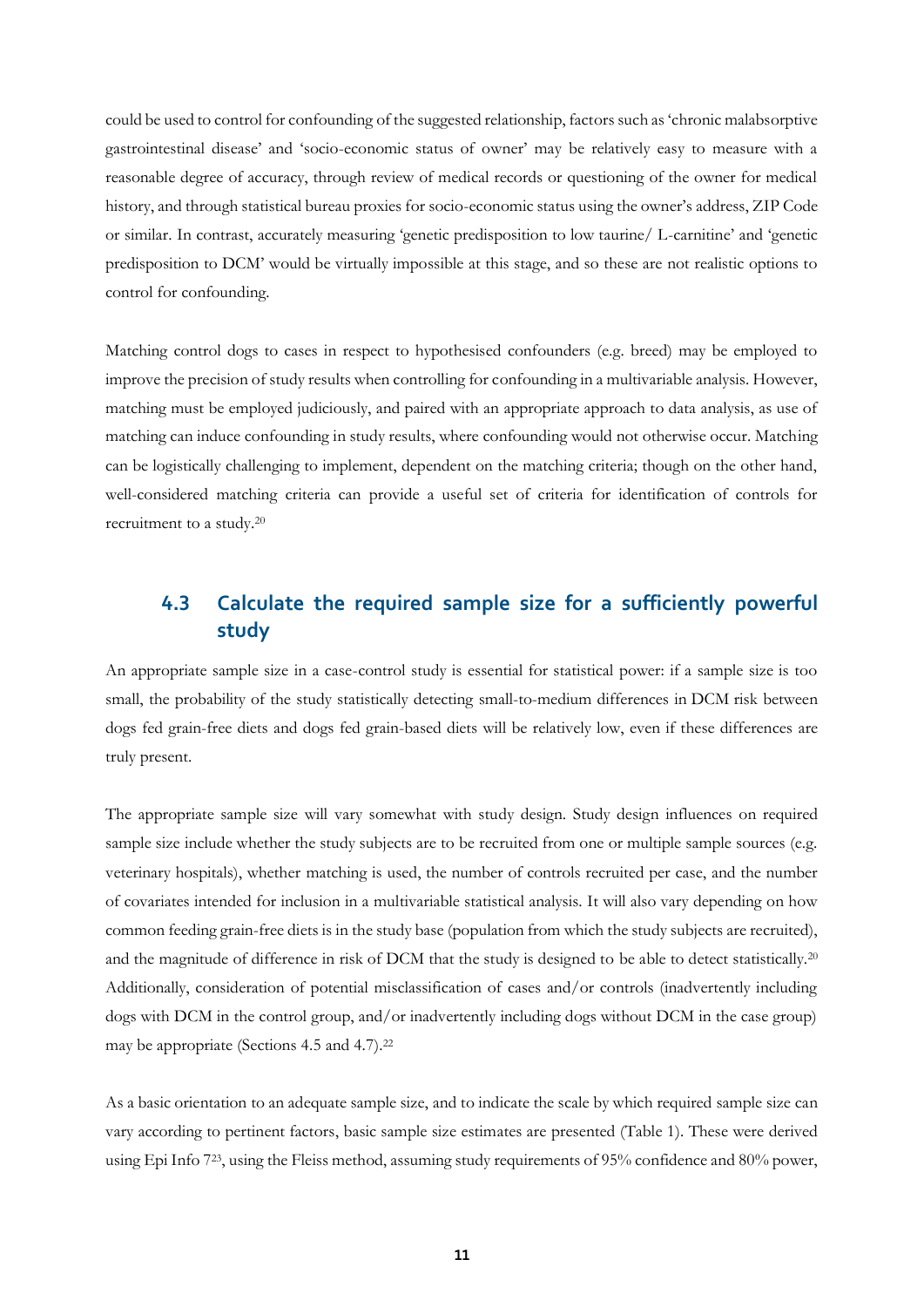and assuming a study design involving one sample source (e.g. one veterinary hospital), no matching of controls to cases, and no misclassification of cases and controls.

<span id="page-11-1"></span>

| Table 1               | Example of required sample sizes for a case-control study to detect a difference in risk of                |
|-----------------------|------------------------------------------------------------------------------------------------------------|
|                       | DCM in dogs fed grain-free diets vs. dogs not fed grain free diets, assuming 95% confidence, 80% power and |
| no misclassification. |                                                                                                            |

| Ratio of                      | Assumption of the $\%$ | Magnitude of difference | No. cases       | No.      | Total no. |
|-------------------------------|------------------------|-------------------------|-----------------|----------|-----------|
| controls                      | control dogs in the    | in DCM risk that the    | of DCM required | controls | dogs      |
| to cases                      | study that are fed a   | study is capable of     |                 | required | required  |
|                               | grain-free diet        | detecting*              |                 |          |           |
|                               | $10\%$                 | Odds ratio $= 2$        | 283             | 283      | 566       |
|                               |                        | Odds ratio $=$ 4        | 58              | 58       | 116       |
| 2                             | 10%                    | Odds ratio $= 2$        | 205             | 410      | 615       |
|                               |                        | Odds ratio $=$ 4        | 41              | 82       | 123       |
| $\mathfrak{D}_{\mathfrak{p}}$ | 20%                    | Odds ratio $= 2$        | 126             | 252      | 378       |
|                               |                        | Odds ratio $=$ 4        | 28              | 56       | 84        |
| 2                             | 30%                    | Odds ratio $= 2$        | 105             | 209      | 314       |
|                               |                        | Odds ratio $=$ 4        | 26              | 51       | 77        |

\* Given assumptions of 95% confidence and 80% power

The use of multiple control dogs per case can help minimise the required case sample size [\(Table 1\)](#page-11-1), which is particularly beneficial when cases are rare—though there is generally no further benefit beyond four controls per case. <sup>24</sup> If feeding of grain-free diets is relatively common amongst the study base, the study will require fewer dogs, compared to undertaking the study amongst a population where grain-free diets are relatively rare [\(Table 1\)](#page-11-1). If the study is designed to detect relatively small differences in the risk of DCM between dogs fed grain-free and grain-based diets, it will require a larger sample size than a study that is focussed on detection of larger differences in risk [\(Table 1\)](#page-11-1).

If grain-free diets are relatively rare amongst the study base, the sample size required for a case-control study of sufficient power will be unfeasibly large. However, this issue may be able to be overcome in a case-control study the utilises existing data, if sufficient data are available (Section [4.4\)](#page-11-0).

### <span id="page-11-0"></span>**4.4 Utilise clinical records?**

Case-control study designs that use medical records to identify cases and controls for investigation of disease risk factors are possible. For example, Renwick et al.<sup>25</sup> used extensive digital records available through veterinary general practices in a case control study. However, the validity of such investigations is heavily dependent on having access to adequate data regarding the research question at hand. Given that these studies are generally limited to data collected at the time of a consultation or clinical investigation (i.e. without an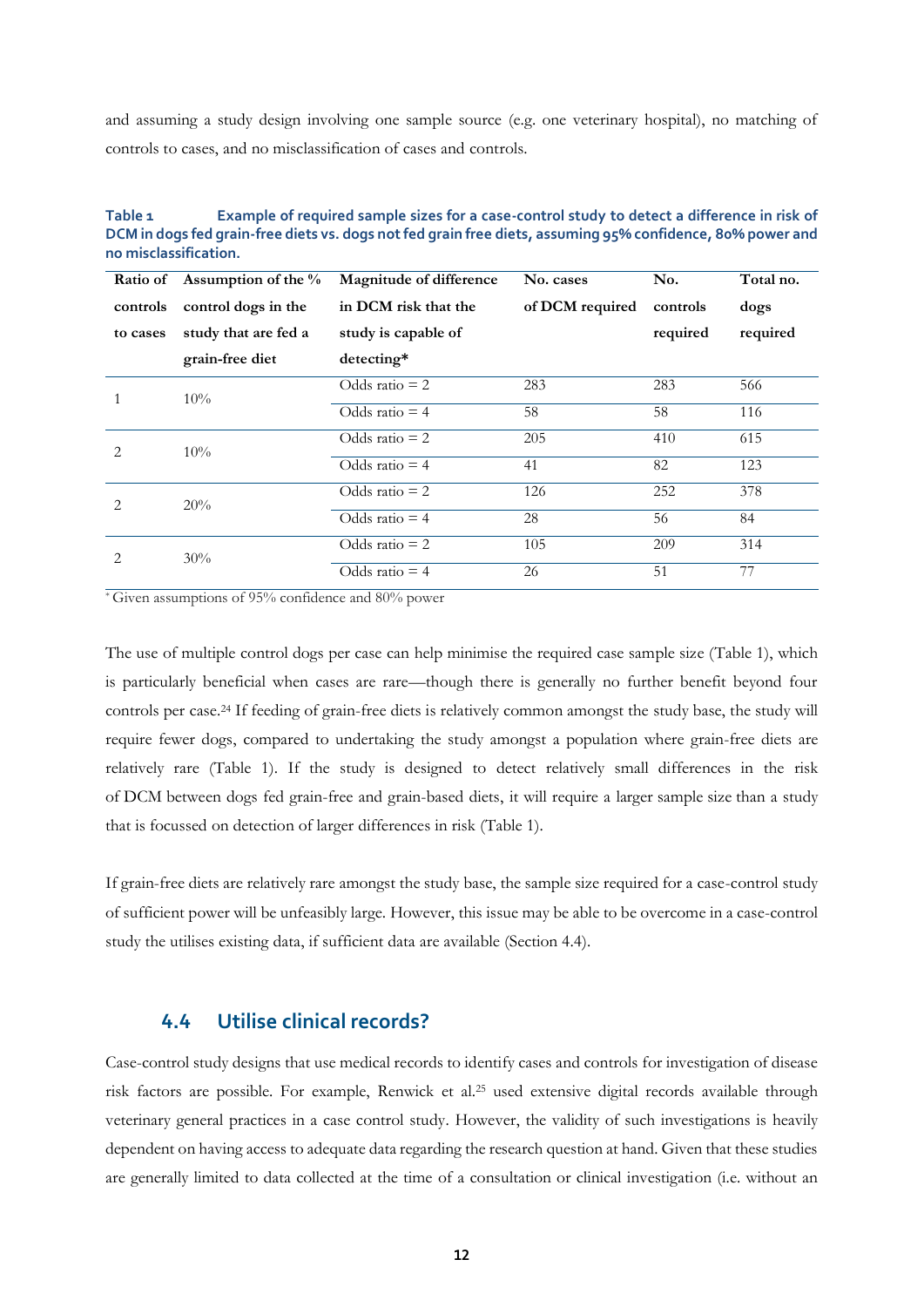intention of contributing to structured research), they are prone to various sources of bias—most particularly due to missing data, and also sources of information bias. 26,27 Depending on the research question, there may be an opportunity to contact pet owners to gain further information on certain risk factors (e.g. diet) and other important data that are missing from clinical records retrospectively. However, this method of data collection is particularly prone to recall bias (Section [4.9\)](#page-15-0). Case-control studies that collect 'new' data in a tailored approach are preferable to those using clinical records, as all required data can be collected in a systematic way that limits the potential for bias. However, tailored studies are considerably more timeconsuming and expensive to undertake.

### <span id="page-12-0"></span>**4.5 Recruitment of cases**

A practical mode of recruitment of cases and controls is through veterinary hospitals. If possible, all cases of acquired DCM presenting to veterinary hospital(s) during the study time period should be involved in the study (dependent on owner consent), to minimise the risk of selection bias in the case series. Alternatively, if it is predicted that there will be more cases than required over the timeframe of the study, a random sample of cases could be selected for participation. 18

For recruitment of cases, a case definition needs to be clearly defined.<sup>18</sup> Case definition criteria should allow a case definition that is as accurate as possible, whilst also considering logistical feasibility. Excessively detailed criteria should be avoided, as they are generally not necessary, can increase the cost of the study exponentially, and may lead to a set of cases that is not representative of acquired DCM in general. For example, in the context of a population study, specifying a case definition of 'diagnosis of acquired DCM by a veterinary cardiologist, after examination including m-mode echocardiography', is likely to be highly accurate; and dictating more specific criteria as part of the case definition may be problematic (for example, due to the numerous echocardiographic parameters used in the diagnosis of canine DCM, and their breed-specific variations).<sup>28</sup> In a population study, a limited degree of misclassification (i.e. dogs unaffected by DCM being incorrectly identified as cases, and/or dogs affected by DCM incorrectly identified as controls) will typically bias findings to the null (assuming observers involved in identifying cases are masked to the dog's exposure status (diet), Sectio[n 4.8\)](#page-14-1): the study will be less likely to identify a difference in DCM occurrence between diet groups if there is one, whilst any identified differences between the groups remain valid.<sup>29</sup> This bias may be relatively easily compensated for by a modest increase in overall sample size<sup>22</sup>, which may compare favourably to the expense and limitations associated with more complicated case definitions.

The use of incident cases (for example, recruiting cases as they present to a veterinary hospital for the first time for DCM) is strongly preferable to the use of prevalent cases (recruiting cases of acquired DCM that have already been diagnosed). There are a raft of potential biases that may be associated with the use of prevalent cases. For example, dog owners may have changed the diet of their dog as a result of the diagnosis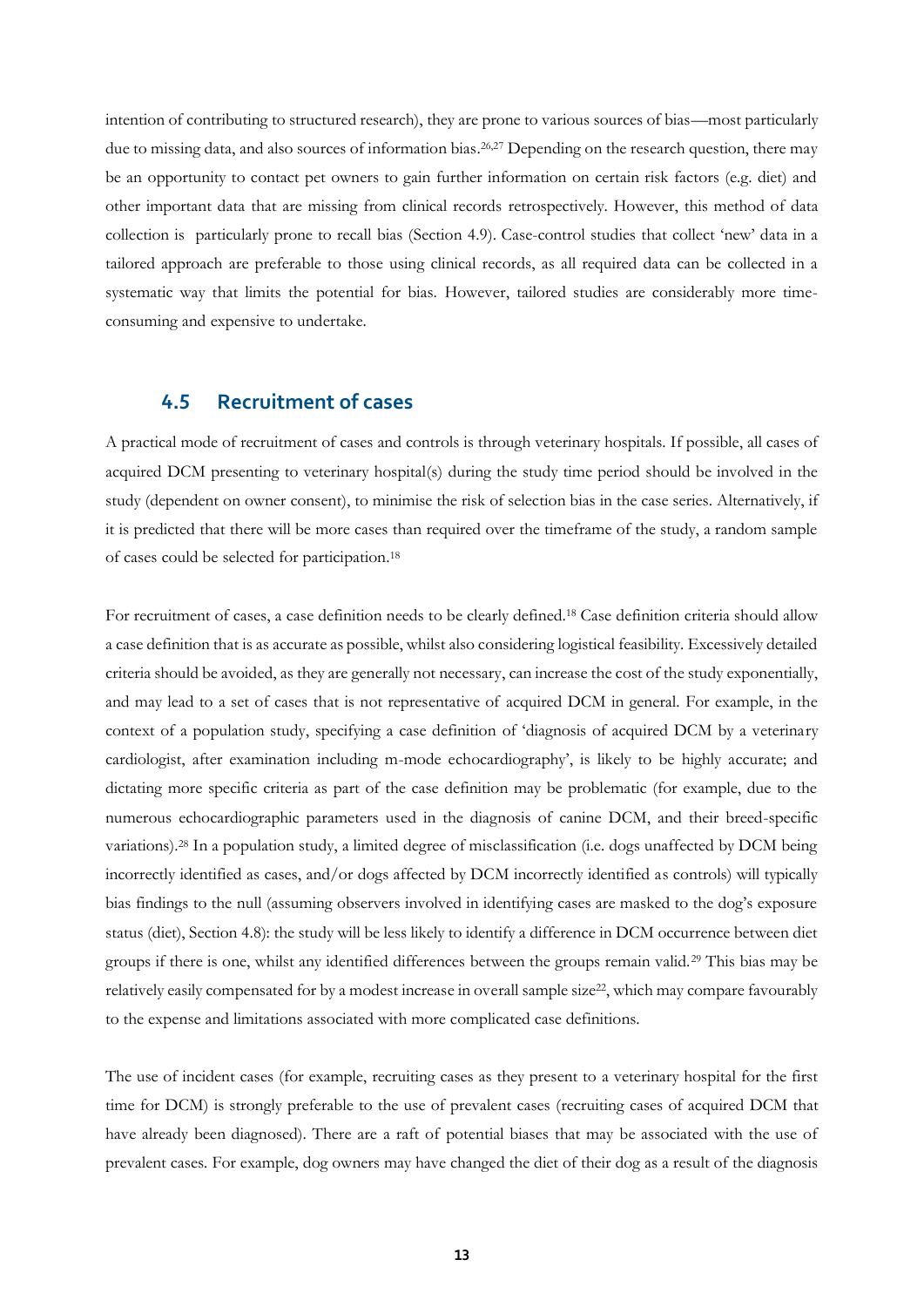of DCM, and not accurately remember what the dog was being fed prior to diagnosis. Additionally, if type of diet is a factor that is associated with survival of dogs with acquired DCM after diagnosis, that diet type may be identified to be more common amongst prevalent cases of acquired DCM, without it being a causal factor for the disease. The risk of these types of bias are minimised by recruiting cases at the time of diagnosis.<sup>30</sup>

### <span id="page-13-0"></span>**4.6 Recruitment of representative controls**

For a case-control study to be valid, it is essential that the controls selected are representative of the population from which the cases arose.<sup>18</sup> For example, where cases are dogs with DCM recruited through a specialist veterinary services, the population from which the cases arose are pet dogs who, if they acquired DCM, would have access to the specialist veterinary services involved in recruitment of cases. A suitable control group may therefore be selected from amongst other dogs admitted to the specialist veterinary services without DCM: both these groups of dogs have gone through the hard-to-define selection process in obtaining specialist veterinary service care (which is likely to include socio-economic status of the owner, and other factors such as owner attitudes and geographical location). <sup>31</sup> Of additional benefit, hospital-based controls are often the most convenient option in gathering sufficiently detailed data.<sup>32</sup>

However, if hospital-based controls are used, it is important that they are carefully recruited. It is essential that dogs being treated for conditions known or possibly related to grain-free diets are not recruited to the study, as this may misrepresent the diet choice amongst the control group, compared to the broader study base that the control group should represent.<sup>24</sup> For example, if the control group contained a considerable number of dogs being treated for chronic gastrointestinal or skin complaints that motivated owners to choose a grain-free diet, grain-free diets may be relatively more common in the study control group than in dogs unaffected by DCM in the study base, potentially biasing study findings.

Recruiting control dogs from sources such as the pets of veterinary hospital staff or kennels of breeding dogs may introduce considerable bias into a case control study, and is not a valid approach. For example, veterinary staff are likely to differ from the broader population from which the cases arose, in terms of their knowledge of veterinary medicine, veterinary nutrition and associated FDA warnings. This may influence their likelihood of feeding grain-free diets. Thus, where veterinary staff dogs are overrepresented in the control group compared to the case group, it leaves study findings prone to bias in such a way that study findings will be invalid. An exclusion criterion around staff pets is an appropriate guard against such bias.

In recruiting control dogs, any inclusion or exclusion criteria applied to cases to control for confounding (for example, inclusion or exclusion of specified breed(s)) must also be applied to control dogs; with no additional confounding-related inclusion or exclusion criteria imposed on control dogs compared to cases.33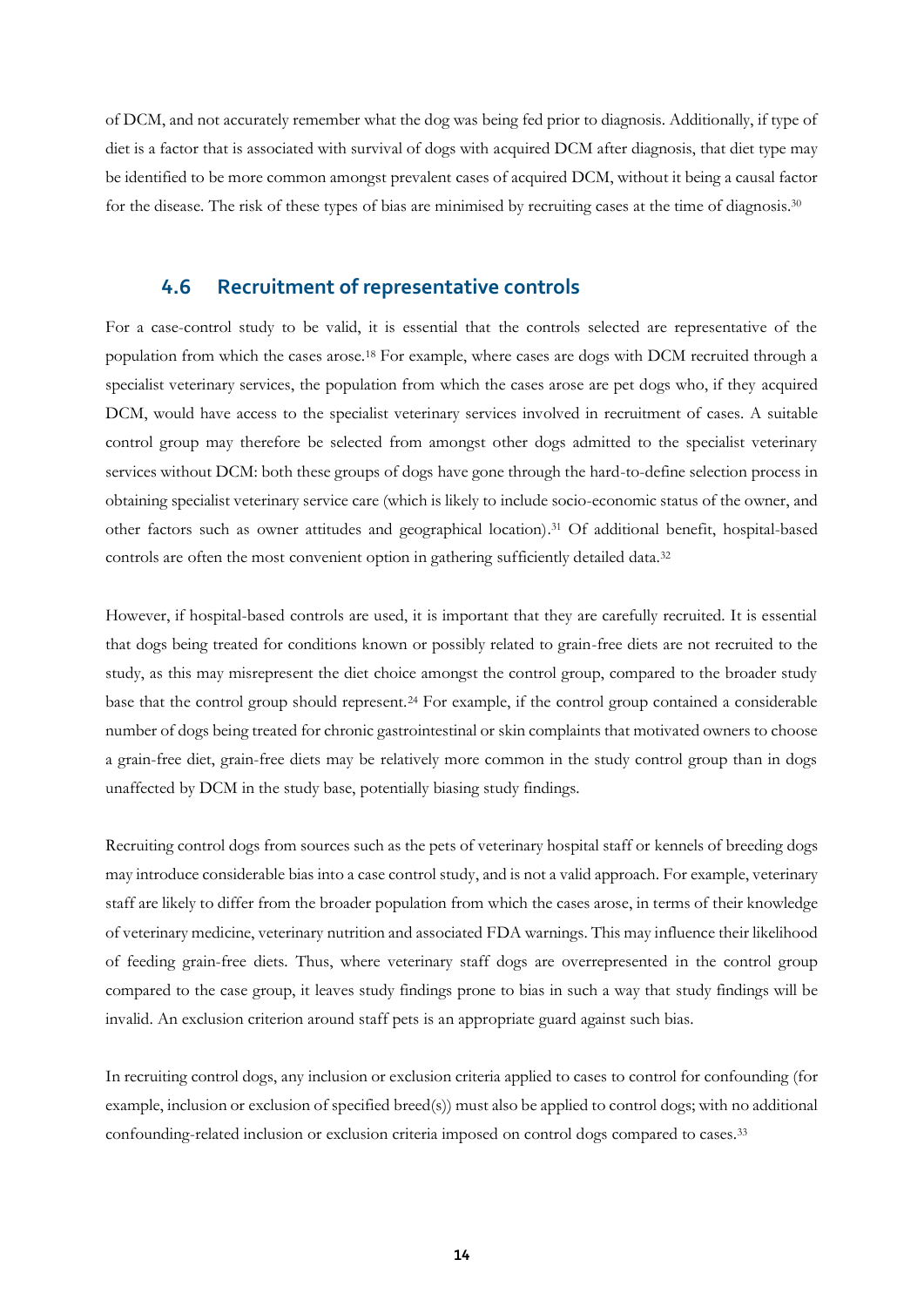### **4.7 Screen controls for preclinical DCM?**

<span id="page-14-0"></span>Screening control dogs for indicators of preclinical DCM (for example, by echocardiogram) could be undertaken to minimise the likelihood of the control group containing dogs in the latent stage of acquired DCM.

However, this may not be necessary or justified from a resource point of view. Given that acquired DCM is relatively rare in the broader canine population, it may be more efficient to accept the possibility of a limited degree of misclassification of controls (inclusion of cases of undetected DCM in the control group). Statistically, such misclassification of controls would bias assessments of an association between diet and DCM to the null (meaning that the study has less power: it is less likely to detect a difference in DCM occurrence between diet groups, if such a difference exists, whilst any identified differences remain valid).<sup>29</sup> This loss of power may be relatively efficiently compensated for through a modest increase in sample size<sup>22</sup>; and small increases in sample size may compare favourably to the expense, ethics and logistical issues associated with running expensive screening tests on a large number of control dogs, who may not otherwise be subject to such test(s). Additionally, in the case of screening for preclinical DCM, the value of undertaking screening is compromised by the lack of unambiguous diagnostic criteria to use in identification of preclinical DCM, compounded by breed-specific variation.<sup>28</sup>

In contrast, if a study is restricted to particular breed(s) that are at high risk of DCM, or a large proportion of the population from which the cases arose is expected to be high-risk breeds, the use of screening may be appropriate, as the probability of a dog with preclinical DCM being recruited to the control group may be considerably higher. Exclusion criteria based around identification of preclinical DCM would need to be clearly defined and consistently applied across control dogs, though with appropriate consideration of breedspecific differences in the detection of preclinical DCM.

### <span id="page-14-1"></span>**4.8 Masking (blinding) staff and pet owners**

Observers involved in tests that are used to classify a dog as affected or unaffected by DCM should be masked to that dog's exposure status (dietary history), to guard against observer bias influencing study findings.<sup>18</sup> For example, a cardiologist or radiologist interpreting an echocardiogram should not be aware of the dog's dietary history; and if an ultrasonographer is involved in obtaining images, they too should be masked. After information required for the case-control study is collected, observers can be unmasked. Unmasking is expected to be possible at the time of diagnosis for cases and after screening (if used) for controls. This would enable clinical veterinarians to proceed in patient management without any restrictions on the information available to them, and so would not be expected to compromise patient care.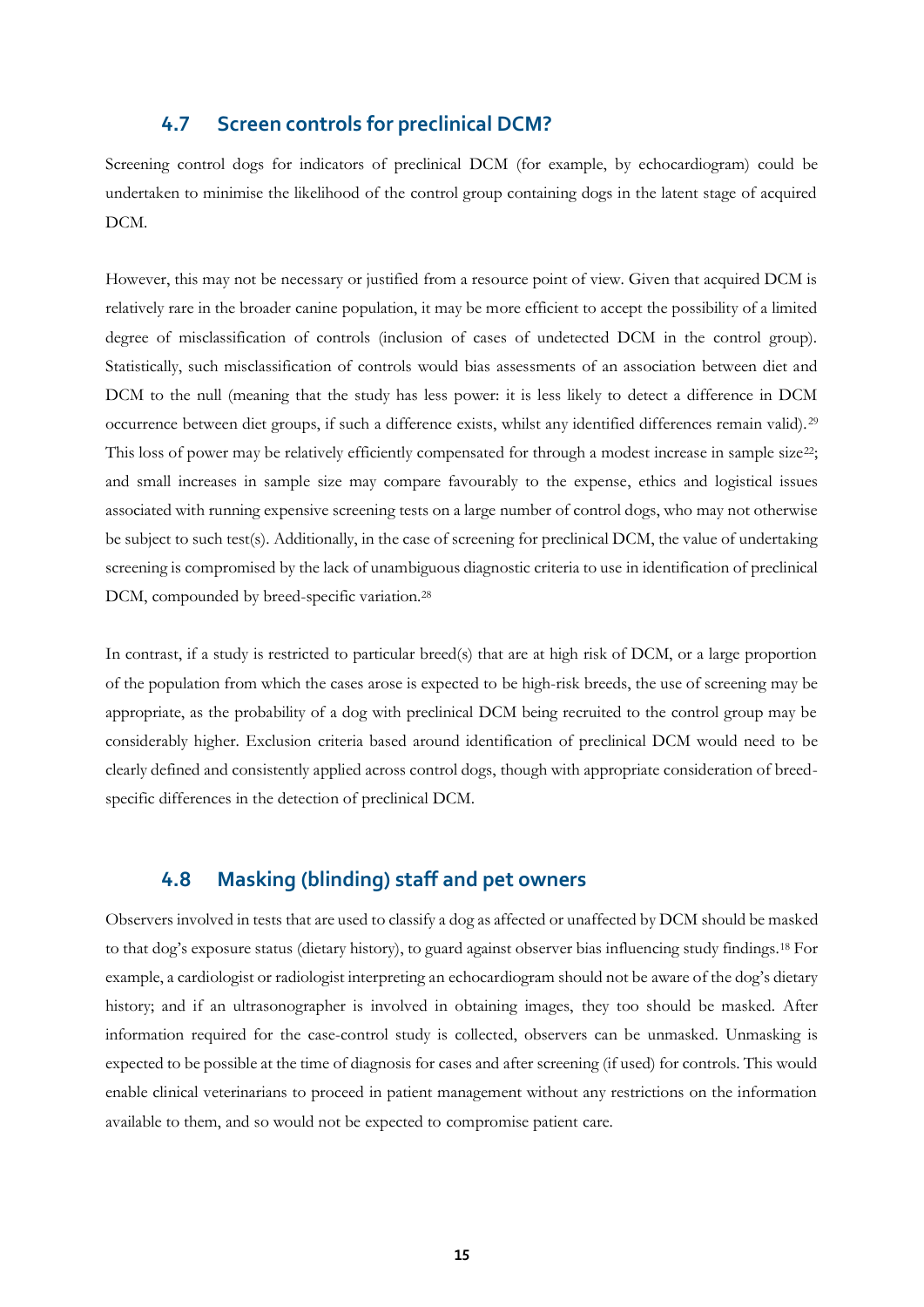If an observer is used to collect information from the dog owners regarding the dog's dietary history and confounding variables, that observer should be masked as to whether the owner is of a case or control dog. Similarly, if dog owners are providing information to the study through a questionnaire or interview, it is ideal to keep them masked to the study hypothesis, including whether or not their dog is a case or control, until all relevant information has been collected, to minimise the likelihood of recall bias (Section [4.9\)](#page-15-0).<sup>18</sup> For example, depending on the specific study design, it may be possible to convey to the owners the aims of the research in suitably generic terms (without being misleading) at the time of recruitment, and provide further detail once all information has been collected. However, if owners have pre-existing knowledge of links made between diet and canine DCM, there is no particular strategy that will mitigate that potential for recall bias (Section [4.9\)](#page-15-0).

#### <span id="page-15-0"></span>**4.9 Beware recall bias**

Recall bias can be particularly problematic in case-control studies. <sup>34</sup> If dog owners are aware of the hypothesised association between grain-free diets and DCM, and their pet is referred to a veterinary cardiologist for investigation of cardiac disease (or specifically following a preliminary diagnosis of DCM made by a veterinary generalist), they may recall the dietary history of their dog in a different way to owners of dogs that are not being investigated for cardiac disease. For example, owners of cases may be more particular in their recall of the type(s) of diet previously fed to their dog. Obtaining dietary history from an independent source such as veterinary generalist clinical records would avoid this bias, but such information may not be readily available or sufficiently thorough for all study participants. Where an owner does not have pre-existing knowledge of the study hypothesis, masking the owner to the study hypothesis under investigation and whether or not their dog is a case or control (Section [4.8\)](#page-14-1) will minimise the likelihood of recall bias.

Asking each owner if they are aware of the suggested association between grain-free diets and DCM, *after all other information has been collected*, may help gauge the potential for such bias influencing study findings.

### <span id="page-15-1"></span>**4.10 Collate data efficiently**

The approach to management of study data should be decided early on the study design, in parallel with the determination of data requirements and intended statistical approach to analysis (Section [4.11\)](#page-16-0). Employment of a secure database (with regular backup) is the optimal approach for large studies, enabling storage and mobilisation of large amounts of data for timely analysis with relative ease.<sup>35</sup> Collating multiple spreadsheets and manually entering data can markedly increase the resources required for data analysis, and increase the risk of errors in the final dataset.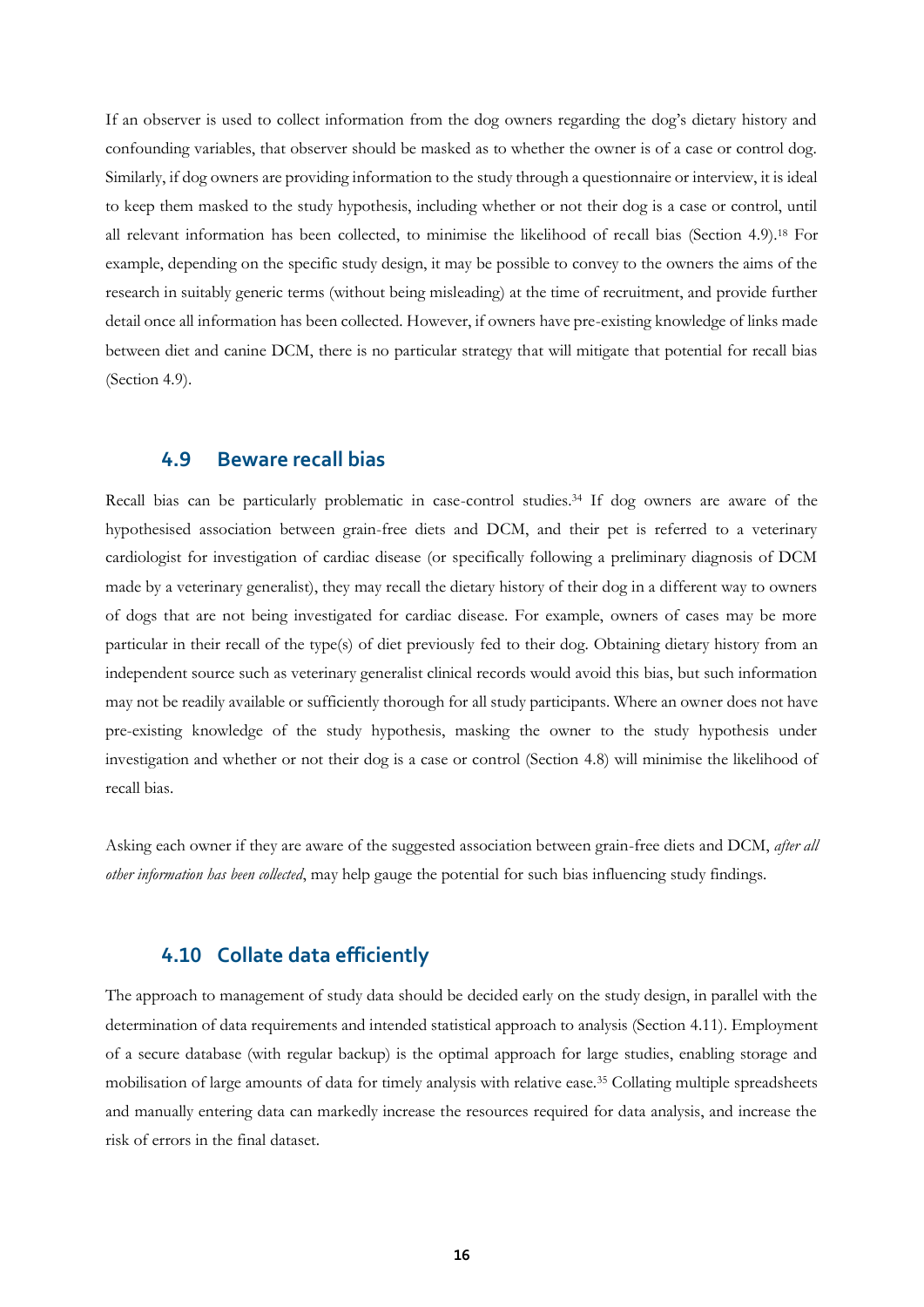# **4.11 Analyse data appropriately**

<span id="page-16-0"></span>In considering the approach to analysis when designing an analytic observational study, control of confounding, the appropriate approach in view of matching (if used) and data hierarchies are important considerations. Data hierarchies may exist, for example, if multiple veterinary hospitals are used to collect data, or if multiple dogs from the same household or kennels contribute to the study.36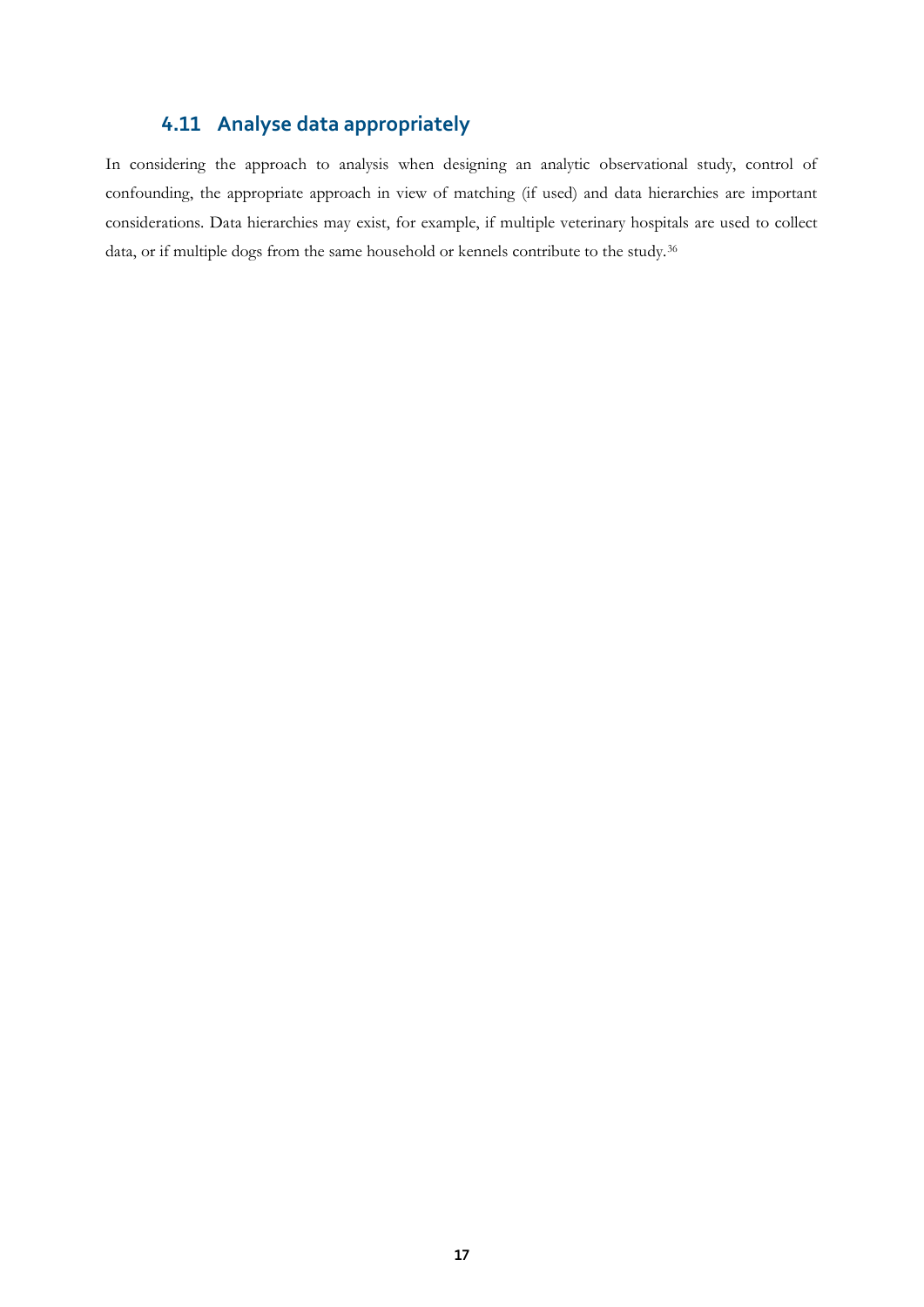# <span id="page-17-0"></span>**5. Conclusion**

Observations made by veterinary clinicians are the foundation of investigating and understanding mechanisms of causality of veterinary diseases. Nevertheless, it is essential that these observations are subject to rigorous scientific investigation before conclusions are drawn. By these standards, the hypothesis that grain-free diets are associated with acquired DCM in dogs has not yet been adequately explored and requires further investigation in accordance with well-published and accepted epidemiological principles that enable robust inference. Such investigation is readily achievable, and this document outlines some key points for consideration.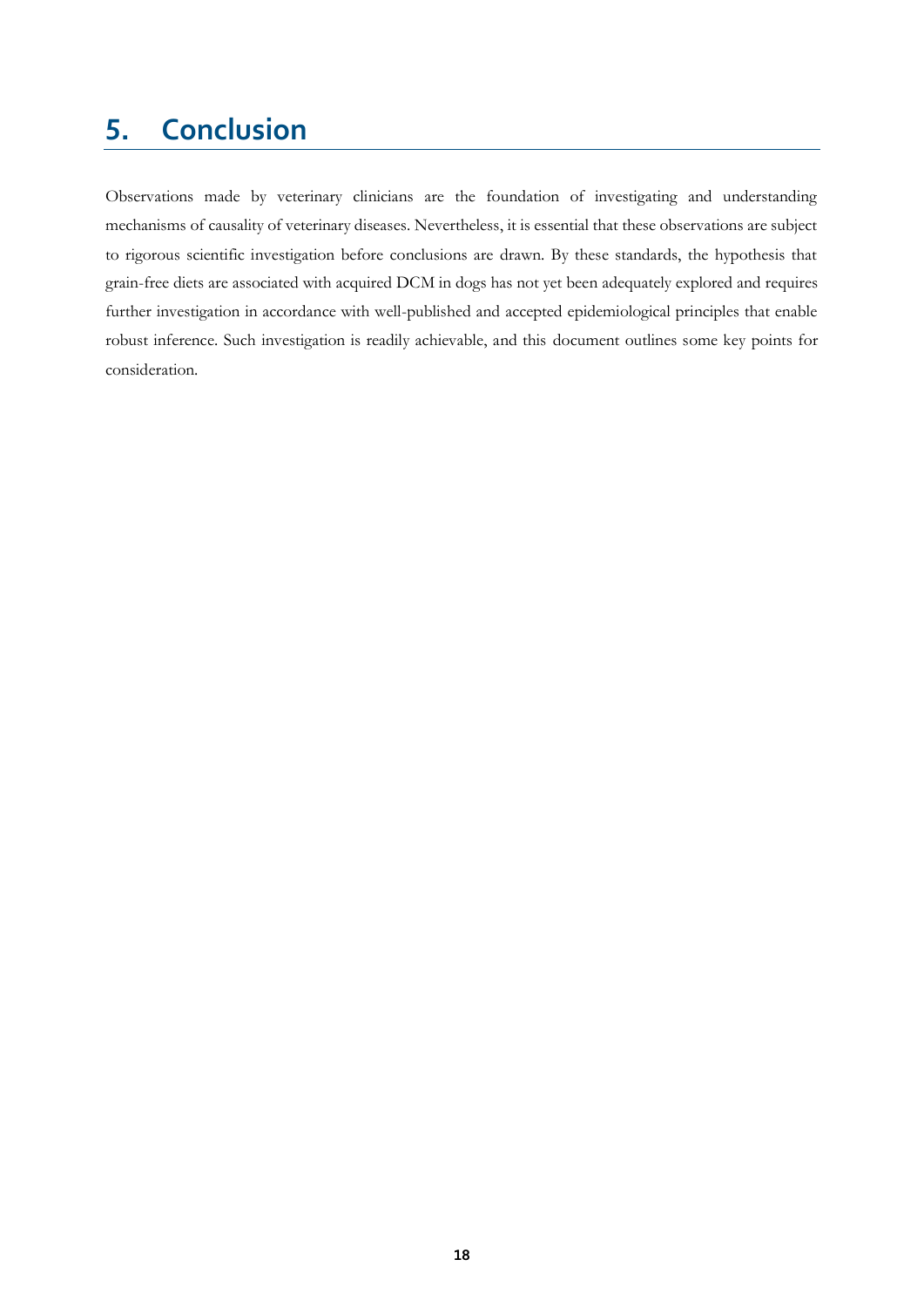# <span id="page-18-0"></span>**6. References**

- 1. Food and Drug Administration. *FDA investigation into potential link between certain diets and canine dilated cardiomyopathy*. Available at: https://www.fda.gov/animal-veterinary/news-events/fdainvestigation-potential-link-between-certain-diets-and-canine-dilated-cardiomyopathy. Accessed Oct 17, 2019.
- 2. McCauley SR, Clark SD, Quest BW, et al. Review of canine dilated cardiomyopathy in the wake of diet-associated concerns. *Journal of Animal Science* 2020; 98: skaa155.
- 3. Hill AB, 1965. The environment and disease: association or causation? *Journal of the Royal Society of Medicine* 1965; 108, 32 – 37.
- 4. Evans AS. Causation and disease: the Henle-Koch postulates revisited. *The Yale Journal of Biology and Medicine* 1976; 49: 175.
- 5. Rothman KJ, Greenland S, Lash TJ. *Modern Epidemiology*. 3rd edn. Philadelphia: Lippincott Williams & Wilkins 2008; 26 – 31.
- 6. Wang JJ, Attia J. Study designs in epidemiology and levels of evidence. *American Journal of Ophthalmology* 2010; 149: 367 – 370.
- 7. Lewallen S, Courtright P. (1998). Epidemiology in practice: case-control studies. *Community Eye Health* 1998; 11: 57.
- 8. Hannan EL. Randomized clinical trials and observational studies: guidelines for assessing respective strengths and limitations. *JACC: Cardiovascular Interventions* 2008; 1: 211 – 217.
- 9. Rothman KJ, Greenland S, Lash TL. Case–control studies*.* In: Melnick EL, Everitt BS, eds. *Encyclopedia of Quantitative Risk Analysis and Assessment*. Wiley and Sons, 2008.
- 10. Zhou CD, Kuan AS, Reeves GK, et al. Coffee and pancreatic cancer risk among never-smokers in the UK prospective Million Women Study. *International Journal of Cancer* 2019; 145: 1484 – 1492.
- 11. Rothman KJ, Greenland S, Lash TJ. *Modern Epidemiology*. 3rd edn. Philadelphia: Lippincott Williams & Wilkins, 2008; 117, 169.
- 12. Shrier I, Platt RW. Reducing bias through directed acyclic graphs. *BMC Medical Research methodology* 2008; 8: 70.
- 13. Textor J, van der Zander B, Gilthorpe MS, et al. Robust causal inference using directed acyclic graphs: the R package 'dagitty'. *International Journal of Epidemiology* 2016; 45: 1887 – 1894.
- 14. Lederer DJ, Bell SC, Branson RD, et al. Control of confounding and reporting of results in causal inference studies. Guidance for authors from editors of respiratory, sleep, and critical care journals. *Annals of the American Thoracic Society* 2019; 16: 22 – 28.
- 15. The Dog Bakery. *5 signs your dog may be allergic to grains | Best grain free dog food*. Available at: [www.thedogbakery.com/blogs/news/5-signs-your-dog-may-be-allergic-to-grains-best-grain-free](http://www.thedogbakery.com/blogs/news/5-signs-your-dog-may-be-allergic-to-grains-best-grain-free-dog-food)[dog-food.](http://www.thedogbakery.com/blogs/news/5-signs-your-dog-may-be-allergic-to-grains-best-grain-free-dog-food) Accessed Aug 17, 2020.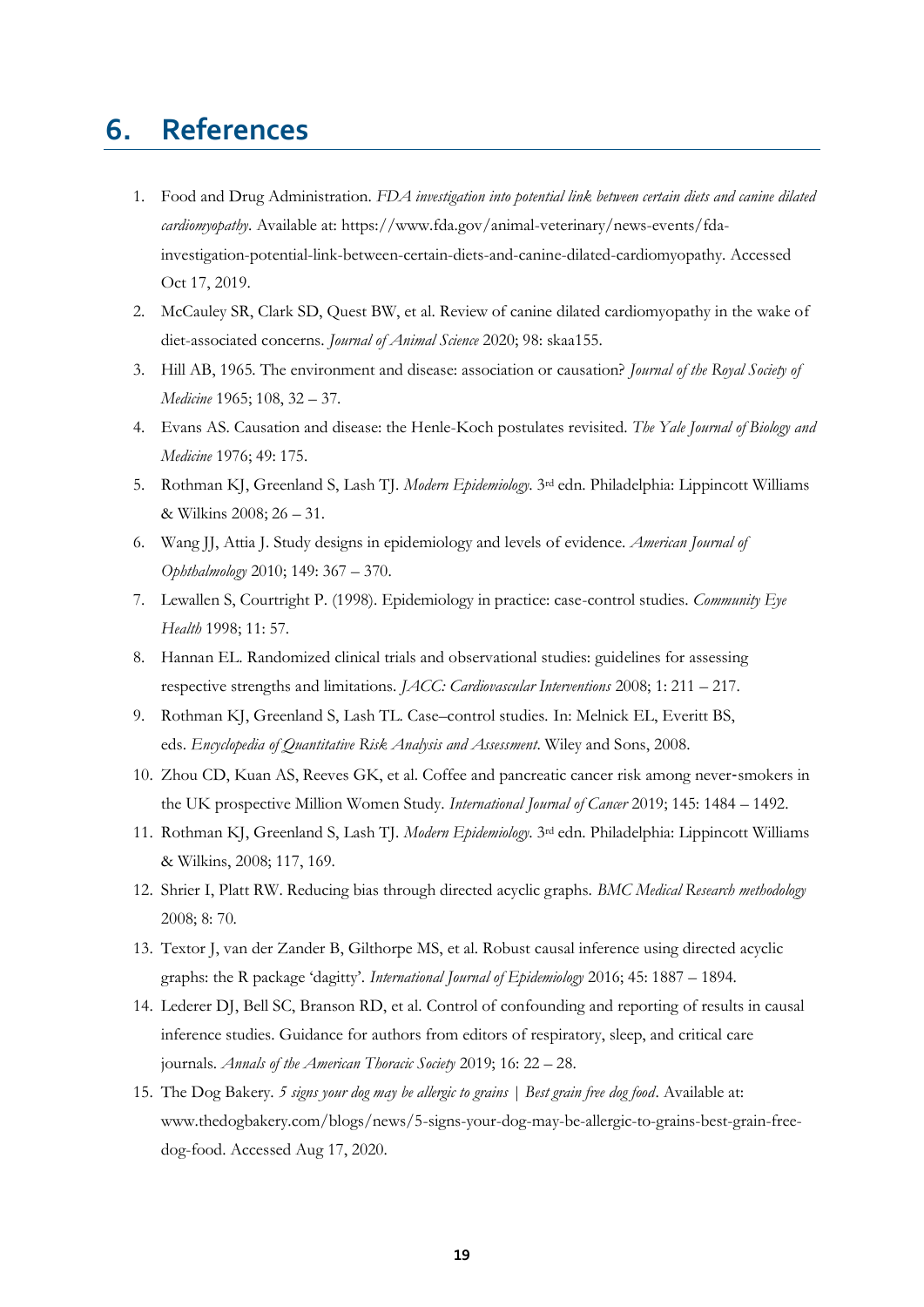- 16. Freeman LM, Stern JA, Fries R. Diet-associated dilated cardiomyopathy in dogs: what do we know? *Journal of the American Veterinary Medical Association* 2018; 253: 1390 – 1394.
- 17. Textor J, van der Zander B. Gilthorpe MK, Liskiewicz M, Ellison GTH. Robust causal inference using directed acyclic graphs: the R package 'dagitty'. *International Journal of Epidemiology* 2016; 45: 1887 – 1894.
- 18. Schulz KF, Grimes, DA. Case-control studies: research in reverse. *The Lancet* 2002; 359: 431 434.
- 19. McNamee R. Regression modelling and other methods to control confounding. *Occupational and Environmental Medicine* 2005; 62: 500 – 506.
- 20. Pearce N. Analysis of matched case-control studies. *BMJ* 2016; 352.
- 21. Thrusfield M. *Veterinary epidemiology*. 3rd edn. Oxford: Blackwell Science, 2007; 281.
- 22. Devine O. The impact of ignoring measurement error when estimating sample size for epidemiologic studies. *Evaluation*  $\mathcal{Q}$  *the health professions* 2003; 26: 315 – 339.
- 23. Dean AG, Arner TG, Sunki GG, et al. *Epi Info™, a database and statistics program for public health professionals*. Available at: https://www.cdc.gov/epiinfo/index.html. Accessed July 9, 2020.
- 24. Grimes DA, Schulz KF. Compared to what? Finding controls for case-control studies. *The Lancet* 2005; 365: 1429 – 1433.
- 25. Renwick M, Stevenson MA, Wiethoelter A, et al. A case-control study to identify risk factors for adult-onset idiopathic megaoesophagus in Australian dogs, 2017–2018. *BMC Veterinary Research*   $2020$ ; 16: 1 – 9.
- 26. Mann CJ. Observational research methods. Research design II: cohort, cross sectional, and casecontrol studies. *Emergency Medicine Journal* 2003; 20: 54 – 60.
- 27. Callahan A, Shah NH, Chen JH. Research and reporting considerations for observational studies using electronic health record data. *Annals of Internal Medicine* 2020; 172: S79 – S84.
- 28. Dukes-McEwan J, Borgarelli M, Tidholm A, et al. Proposed guidelines for the diagnosis of canine idiopathic dilated cardiomyopathy. *Journal of Veterinary Cardiology* 2003; 5: 7–19.
- 29. Thrusfield M. *Veterinary epidemiology*. 3rd edn. Oxford: Blackwell Science, 2007; 277.
- 30. Dohoo IR, Martin W, Stryhn HE. *Veterinary epidemiologic research.* 2nd edition. Canada: VER Inc*.*  2009; 183.
- 31. Dohoo IR, Martin W, Stryhn HE. *Veterinary epidemiologic research.* 2nd edition. Canada: VER Inc 2009; 189 –190*.*
- 32. Wacholder S, Silverman DT, McLaughlin JK, et al.. Selection of controls in case-control studies: II. Types of controls. *American Journal of Epidemiology* 1992; 135: 1029 – 1041.
- 33. Song JW, Chung KC. Observational studies: cohort and case-control studies. *Plastic and Reconstructive Surgery* 2010; 126: 2234.
- 34. Shapiro S, Rosenberg L. Bias in Case–Control Studies. In: Armitage P and Colton T, eds. *Encyclopaedia of Biostatistics*. 2nd ed. USA: John Wiley & Sons, 2005.
- 35. Pohlabeln H, Reineke A, Schill W. Data Management in Epidemiology. In: Ahrens W, Pigeot I, eds. *Handbook of Epidemiology*. 2nd edn. New York: Springer, 2014.